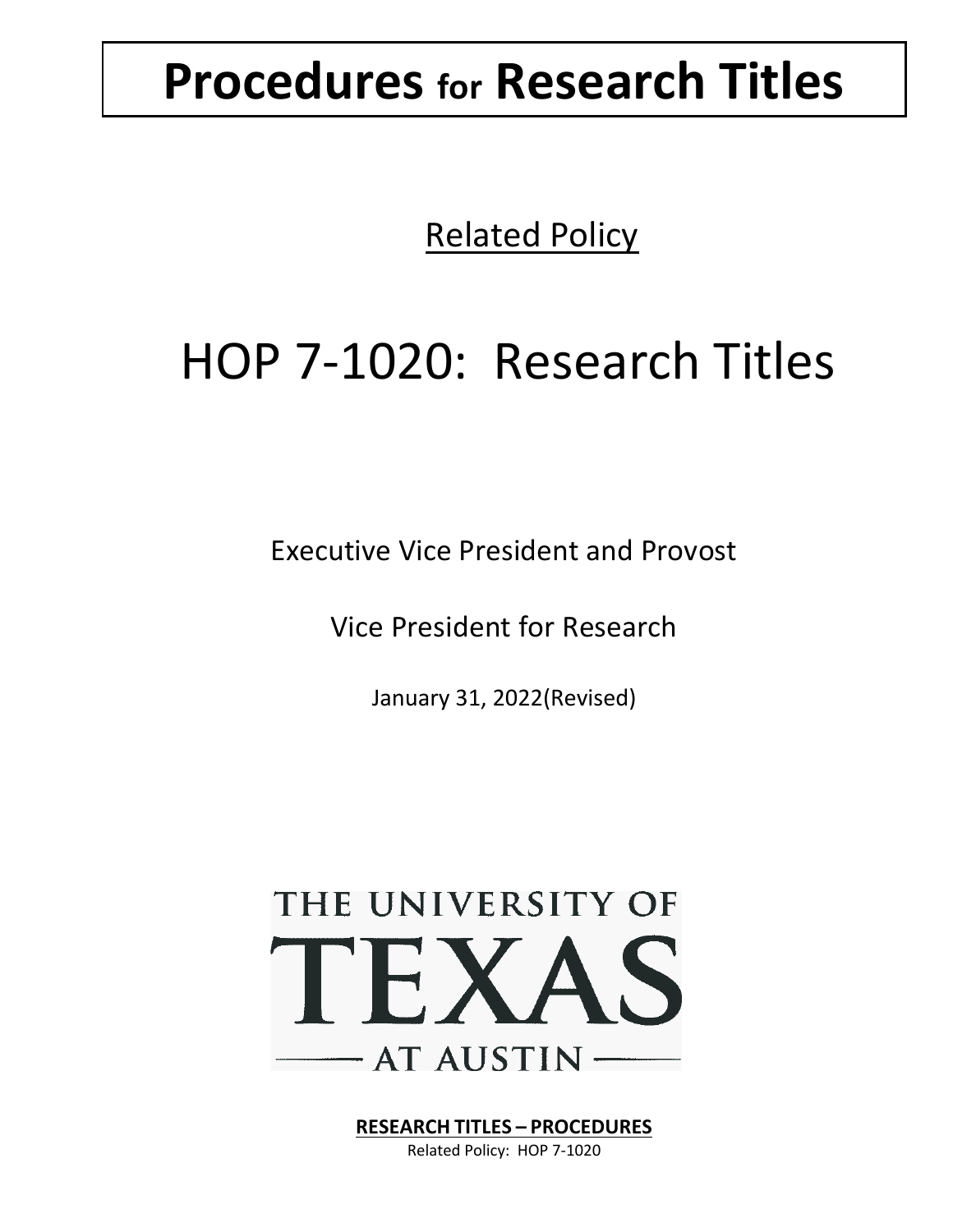# **TABLE OF CONTENTS**

| Research Affiliate - Senior Research Fellow/Research Fellow 27 |  |
|----------------------------------------------------------------|--|
|                                                                |  |
|                                                                |  |
|                                                                |  |
|                                                                |  |
|                                                                |  |
|                                                                |  |
|                                                                |  |
|                                                                |  |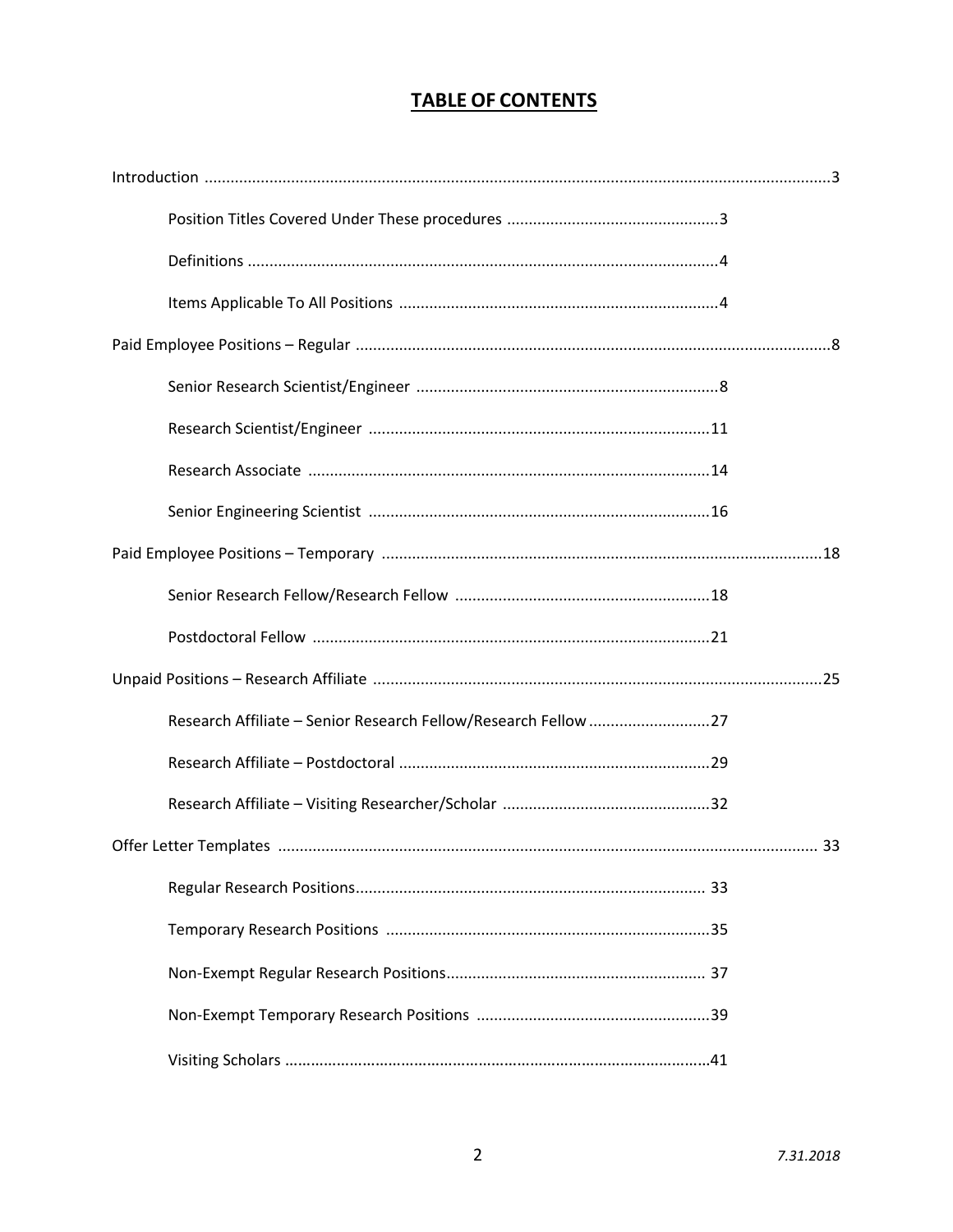# **RESEARCH TITLES – PROCEDURES**

Related Policy: HOP 7-1020

# **Introduction**

These procedures are to be used in selecting the appropriate title for an individual associated with the University in a professional research position. Research at the University is characterized as follows, from the Office of Sponsored Research Handbook, Introduction:

Faculty and authorized professional research staff are encouraged to seek external financial support for specific projects undertaken to further the mission of the University in teaching, research and public service. Sponsored projects enhance and expand the educational opportunities available to undergraduate and graduate students at the University, permit research, scholarly inquiry, and the development of new knowledge, contribute to the academic achievement and stature of the institution, and assist the University in fulfilling its responsibilities to the state and the nation. The purpose of University research is the discovery and dissemination of new knowledge.

# **Position Titles covered under these procedures**

Paid Employee Positions – Regular (Exempt) *Recruitment or Promotion into title is required.* Senior Research Scientist (0701) Senior Research Engineer (0703) Research Scientist (0702) Research Engineer (0704) Research Associate (0708) Senior Engineering Scientist (0707)

# Paid Employee Positions – Temporary (Exempt)

*Recruitment into title is optional. Individual may not move from one title to another title in this series. At the time of initial assignment, a determination is made of the appropriate title to use and once the time limitation in title has been met, the assignment will end. An individual in a temporary position can be considered for a regular title through a competitive recruiting/selection process via the HRS recruiting system.*

Senior Research Fellow (0705) Research Fellow (0706) Postdoctoral Fellow (0712)

Unpaid Positions – Temporary – Research Affiliate Research Affiliate – Senior Research Fellow (A012) Research Affiliate – Research Fellow (A011) Research Affiliate – Postdoctoral (A010) Visiting Researcher/Scholar (A006)

All persons whose primary activities are to conduct research at The University of Texas at Austin ("University") will be assigned an appropriate research title. These titles are for an employee/non-employee in a professional position that normally holds a Ph.D. unless a different degree is considered the terminal degree for the discipline.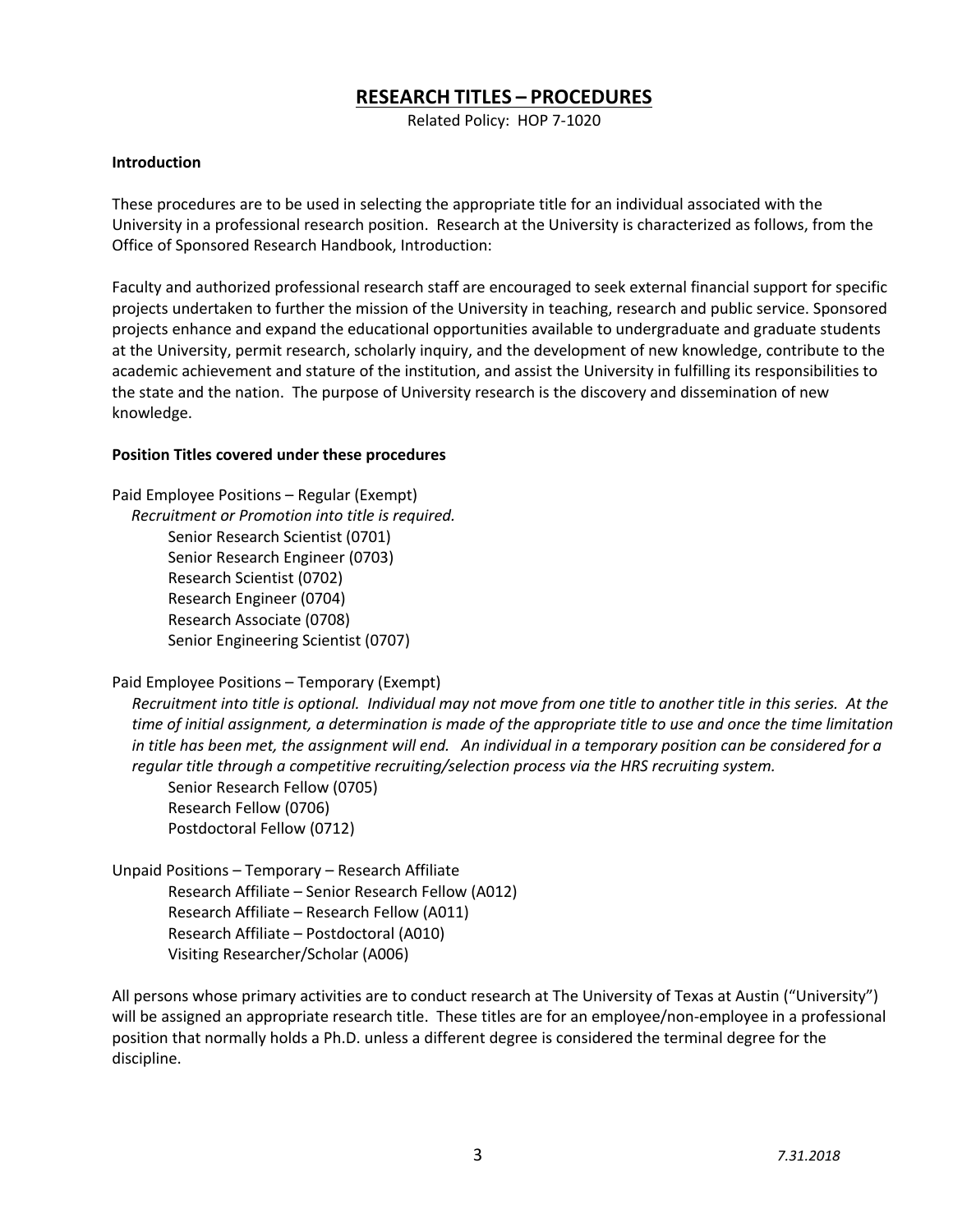Research titles referenced in these procedures are not Academic Titles within the meaning of Board of Regents' Rule 31001 - Faculty Assignments and Titles. Individuals assigned under any of these research titles are not eligible for the award of tenure within the meaning of Board of Regents' Rule 31007 - Tenure.

Individuals assigned to any of the research titles covered by these procedures are subject to and are required to observe all applicable federal, state and local laws, including but not limited to Export Control laws and regulations, policies and procedures of the University, and The University of Texas System Board of Regents' Rules and Regulations, including Regents' Rule 90101 - Intellectual Property Rights and Obligations.

# **Definitions**:

Benefits Eligible – An employee is in a benefits eligible position if assigned for 20 hours or more per week for 135 days (4-1/2 months) or more. Eligibility is for the following benefits: insurance (medical, dental, vision, life, disability, long term care, flexible spending account), paid annual, sick, and holiday leave, and participation in a retirement program.

NOTE: If an employee goes from a benefits-eligible student academic position (for example, Graduate Research Assistant) to a non-student position (for example, Postdoctoral Fellow or Research Fellow), the assignment to the non-student position must be for 20 hours or more per week for 135 days (4-1/2 months) or more to be benefits eligible. Benefits will not continue past the end date of the student academic assignment if the assignment to the non-student position is less than 20 hours or less than 135 days.

Exempt – An exempt employee is not entitled to receive overtime wages. There are three tests that determine if an employee is exempt. The first is an income requirement of at least \$23,660 per year (\$455/week). An employee must also be on a monthly salary basis and perform exempt-defined job duties.

Non-Exempt – A non-exempt employee under the FLSA, is entitled to federal compensatory (FLSA comp) time or overtime pay at time-and-a-half for all hours actually worked in excess of 40 in a week.

Mentorship - Mentoring is a personal, voluntary, one-to-one relationship between a more experienced scientist/scholar and a junior scientist/scholar through which the junior scientist/scholar receives guidance and encouragement that contributes to the junior scholar's professional development.

Principal Investigator (PI) – The principal investigator (PI) is a status assigned to the lead scientist for a particular well-defined science or other academic project who takes direct responsibility for completion of a funded project, directing the research and reporting directly to the sponsor. Employees in specified official University job titles are automatically authorized to be principal investigators while employees in other official University job titles may be authorized on a case-by-case basis. See Office of Sponsored Projects for eligibility information. https://research.utexas.edu/osp/prepare-submit-proposal/pi-eligibility/

# **Items Applicable To All Positions Covered Under These Procedures**

Exceptions to these procedures must be approved by the Executive Vice President and Provost for units reporting through that office or the Vice President for Research for units reporting through that office prior to making an offer or commitment to an individual.

Requirements and information provided in these procedures are the University's guidelines but a college, school, or unit (CSU) may have additional requirements.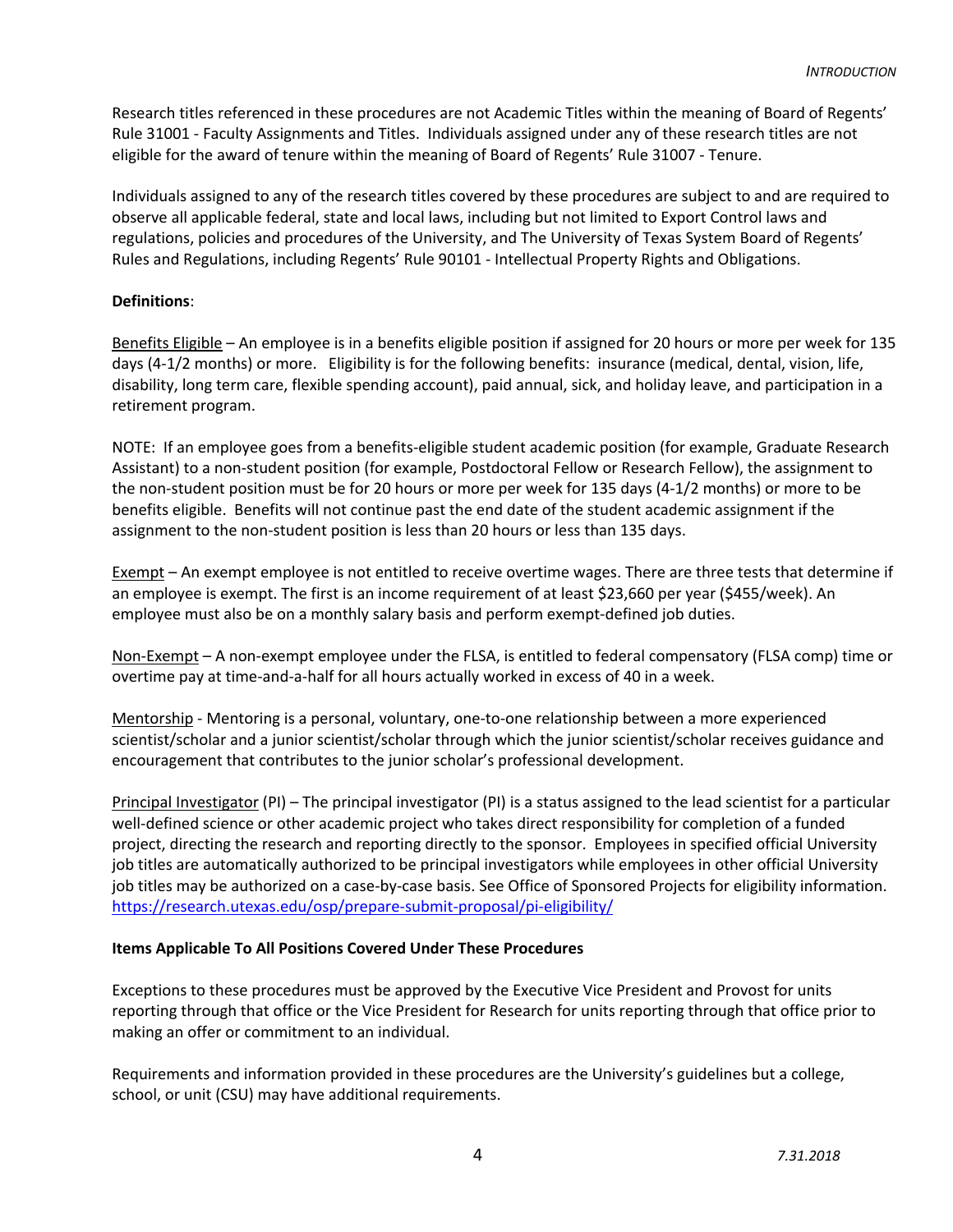# **EDUCATION**

The research titles detail minimum required qualifications but an equivalent combination of relevant education and experience may be substituted as appropriate, except for the postdoctoral fellow position.

To supervise students working on the terminal degree in their discipline, the supervising researcher must also have the terminal degree in that discipline. **RESOURCES**

Research Titles Appointment Procedures: https://research.utexas.edu/resources/policies/ Research Titles Policy: https://policies.utexas.edu/policies/research-titles Postdoctoral Office: https://research.utexas.edu/postdoc/ Visiting Researchers and Scholars/Research Affiliate Benefits: https://research.utexas.edu/resources/visitingresearchers-and-scholars/ Staff Ombuds Office: https://ombuds.utexas.edu/staff

# **SALARY / BENEFITS**

All paid positions are expected to be full-time (40 hours a week). Exceptions are sometimes allowed in unique situations. When sufficient justification is presented and approval is granted for a position to be less than full time and/or a year in duration, the proposed assignment must pay a gross rate of at least \$455 per week to the employee. The minimum rate requirement applies to all exempt positions in accordance with the Fair Labor Standards Act (FLSA), a major federal labor law. All paid positions described in these procedures are considered exempt under the FLSA.

Exceptions to the above policy which results in a gross rate of less than \$455 per week will be reviewed and approved on a case-by-case basis and will result with the employee being assigned to a non-exempt research title. These non-exempt employees will not be allowed to work hours in excess of their assigned appointment and the expectations must be set so that the employee is able to accomplish the required research within the assigned hours. Offer letters and amendments must be specific with clear expectations and signed by both the supervisor and the researcher.

Two job titles have been defined for these exception cases. Researcher (0710) for the regular paid research titles and Researcher Fellow (0711) for the temporary paid research titles. PI status will stay with the incumbent when moving in and out of these non-exempt titles. New hires into to these non-exempt titles will need to follow the procedures for requesting PI status.

Requests for an exception to the full-time (40 hours a week) rule, or duration of less than one (1) year, should be sent to the Office of the Executive Vice President and Provost via your CSU and will be reviewed on a case-bycase basis. Examples of requests that will be considered are: Partial Leave of Absence (Family Medical Leave, FML) Parental Leave, Proof of External Support or a Fellowship administered through the University. A recent graduate student who is needed to finish a research project or who is transitioning into another position outside of UT may be assigned a Research Fellow (0706) or Postdoctoral Fellow (0712) without prior approval from the Office of the Executive Vice President and Provost. This transition period may not exceed six (6) months.

Individual CSU's may have their own guidelines that include salary ranges, but the University's set minimums must be met. A copy of internal salary ranges should be sent to the Office of the Executive Vice President and Provost.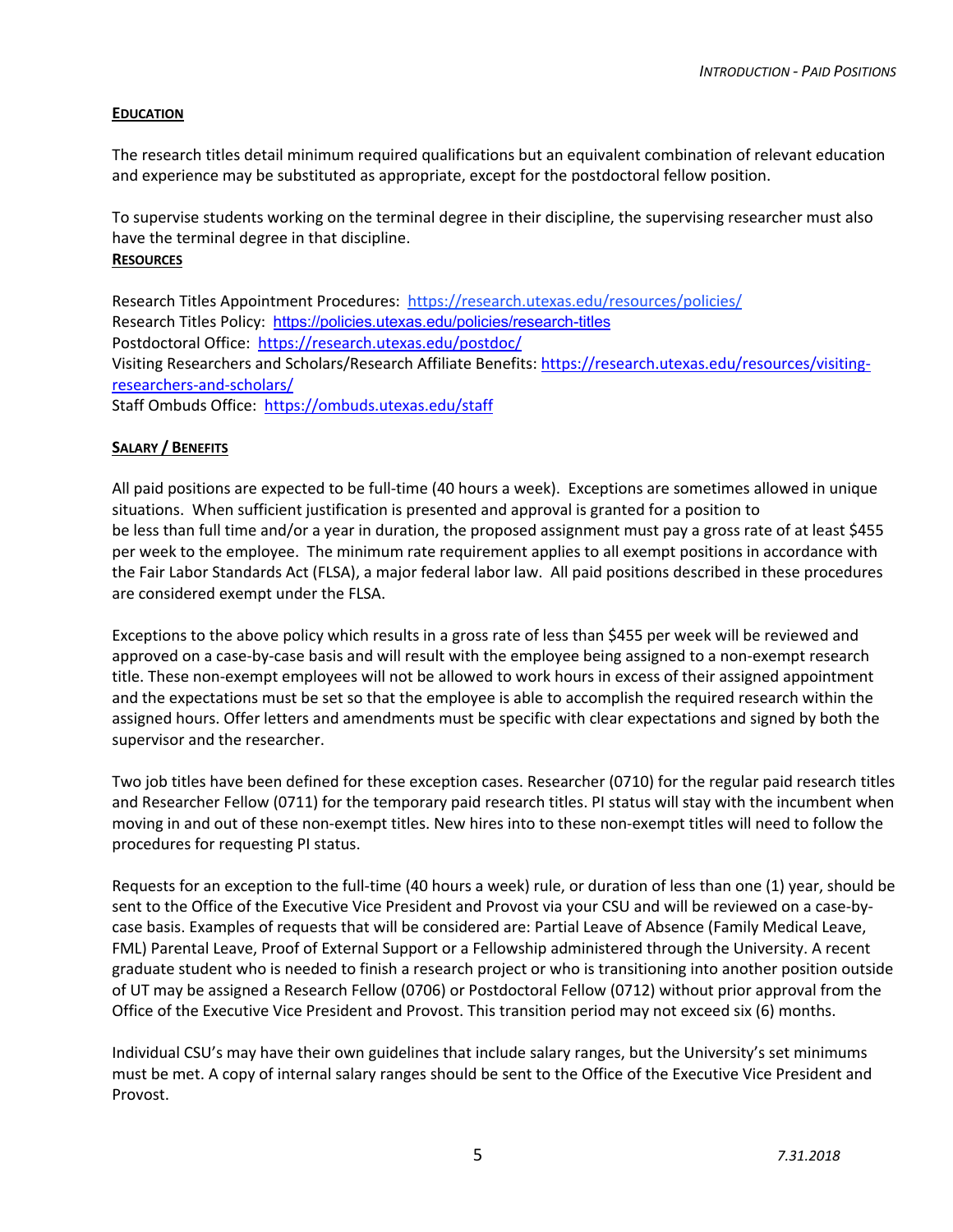The positions in these procedures are considered benefits eligible if assigned for 20 hours or more per week for 135 days (4-1/2 months) or more.

Salary is set on first day of assignment and then on September 1 of subsequent years.

To be eligible for a merit increase on September 1, an individual must have been employed with the University for at least 180 days (6 months). These titles are not typically eligible for merit increases on March 1, but may be eligible in a given year if allowed by the University Budget Council and Dean/VP and if the employee was not eligible for a merit increase on the previous September 1st.

# **RECRUITMENT OR PROMOTION**

All new or vacant regular positions are expected to be recruited for on an open basis allowing all applicants who meet the required qualifications to apply for the position, except where indicated in the specific title information. Recruiting may not be limited to current University employees only (University-wide) or recruiting only from within the unit (internal). Individuals in temporary positions may not be reclassified or promoted into a regular position.

A current employee already in a regular position may be promoted into a higher-level title. A Workday reclassification business process should be submitted upon approval.

# **OTHER INFORMATION**

PI Status – Automatic Approval: PI Status – Approval Required from OSP: Senior Research Scientist/Engineer Senior Engineering Scientist Research Scientist/Engineer Senior Research Fellow Research Associate Research Fellow

Postdoctoral Fellow (Co-PI only)

PI Status – Not Eligible: Research Affiliates – all titles

See Office of Sponsored Projects for eligibility information. https://research.utexas.edu/osp/prepare-submitproposal/pi-eligibility/

An offer letter signed by the nominee accepting the position is required.

Timesheets are required to be submitted. State law requires that time be accounted for because annual and sick leave are accrued in the benefits-eligible paid positions. Unused annual leave and floating holiday are paid out at time of separation from the University and one-half of the unused sick leave balance (up to 336 hours) can be paid to a deceased employee's estate.

An annual performance evaluation is required.

If an incumbent resigns from their position, a resignation letter should be attached to the *Change Job* BP in Workday. The resignation letter can be a letter or email. The department should respond with a letter or email accepting the resignation.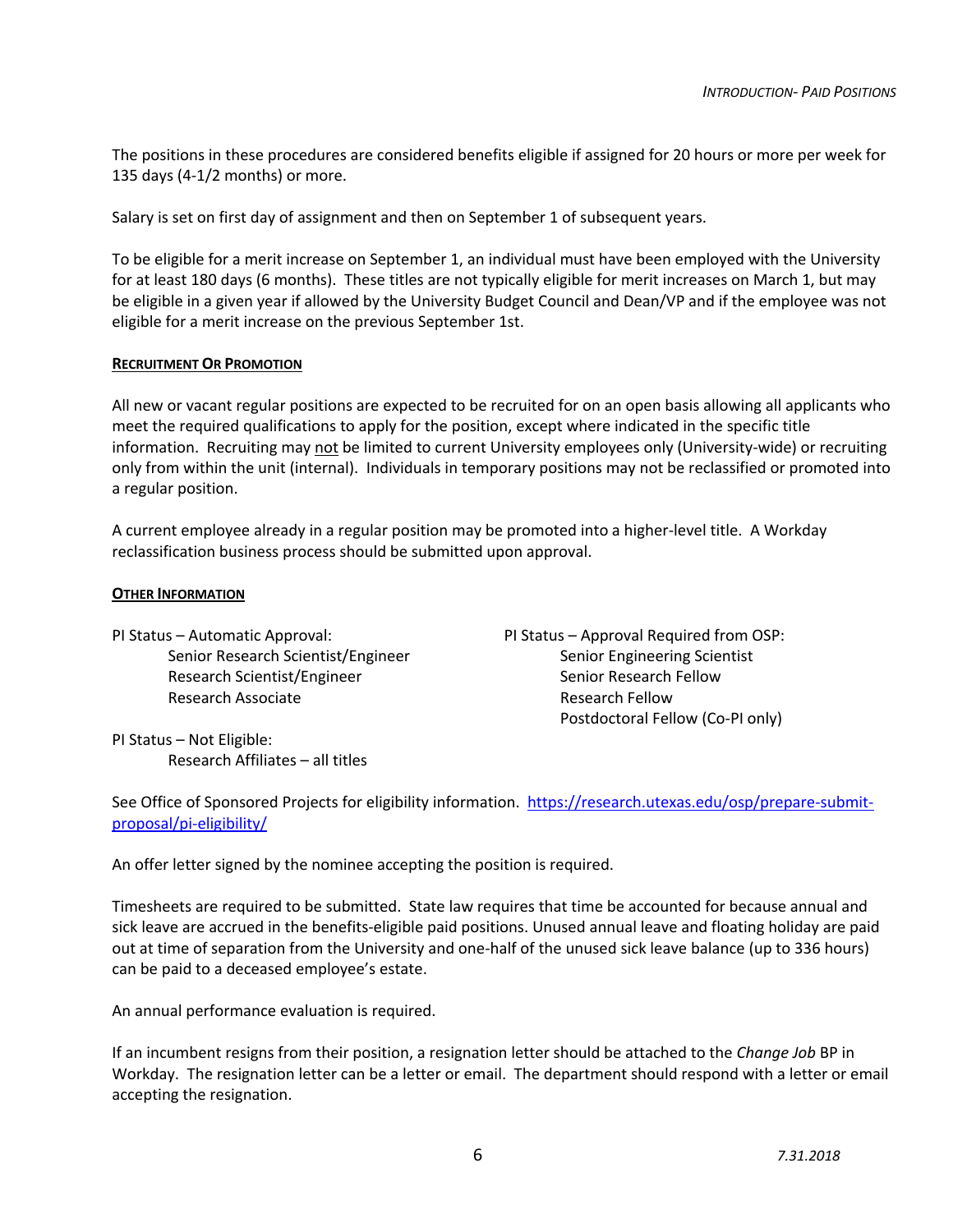Individuals, who retire from the University and plan to return to work with generally the same duties, should be assigned to the same title and salary (or lower) from which the individual retired. If the gross rate is less than \$455 per week, the retiree must be assigned to a non-exempt research title.

# **GRIEVANCES AND COMPLAINTS**

An employee in these titles may present grievances and complaints in accordance with the Classified and Administrative and Professional Grievance Policy (HOP 7.C.1 Grievance Policy).

# **TERMINATION OF EMPLOYMENT – REGULAR POSITION**

The employing unit may terminate employment in accordance with the following policies:

Nonrenewal at 8/31 - HOP 5-1230 (2.3): Appointment and Term of Appointment of Administrative and Professional Personnel (Other than Administrative Officers)

Layoff - HOP 5-2410 (9.48): Dismissal Procedures in Cases of Reorganization, Reduction in Staff, or Funding Sources Not Realized

Termination for Cause - HOP 5-2420 (9.49): Policies and Procedures for Discipline and Dismissal and Grievances of Employees

# **TERMINATION OF EMPLOYMENT – TEMPORARY POSITION**

Employment will end after the fixed assignment date and no further notice will be provided. The assignment may terminate at a time other than the fixed assignment date

- a) based on funding changes (must be processed according to HOP 5-2410 (9.48), Dismissal Procedures in Cases of Reorganization, Reduction in Staff, or Funding Sources Not Realized);
- b) based on a change in programmatic need; or
- c) when in the reasoned judgment of the supervising researcher, the conduct or performance of the incumbent does not justify continuation.

If an incumbent experiences performance issues, it is expected but not required that the supervising researcher will: 1) discuss the performance issues with the employee, 2) document in a formal letter to the employee, and 3) provide an opportunity to correct performance before pursuing termination earlier than the originally intended end date.

Immediate termination requires consultation between the Dean's Office, if applicable, and the Office of the Executive Vice President and Provost/Vice President for Research. The University may, in its sole discretion, provide advance notice of termination of the assignment when doing so is in the best interest of the University.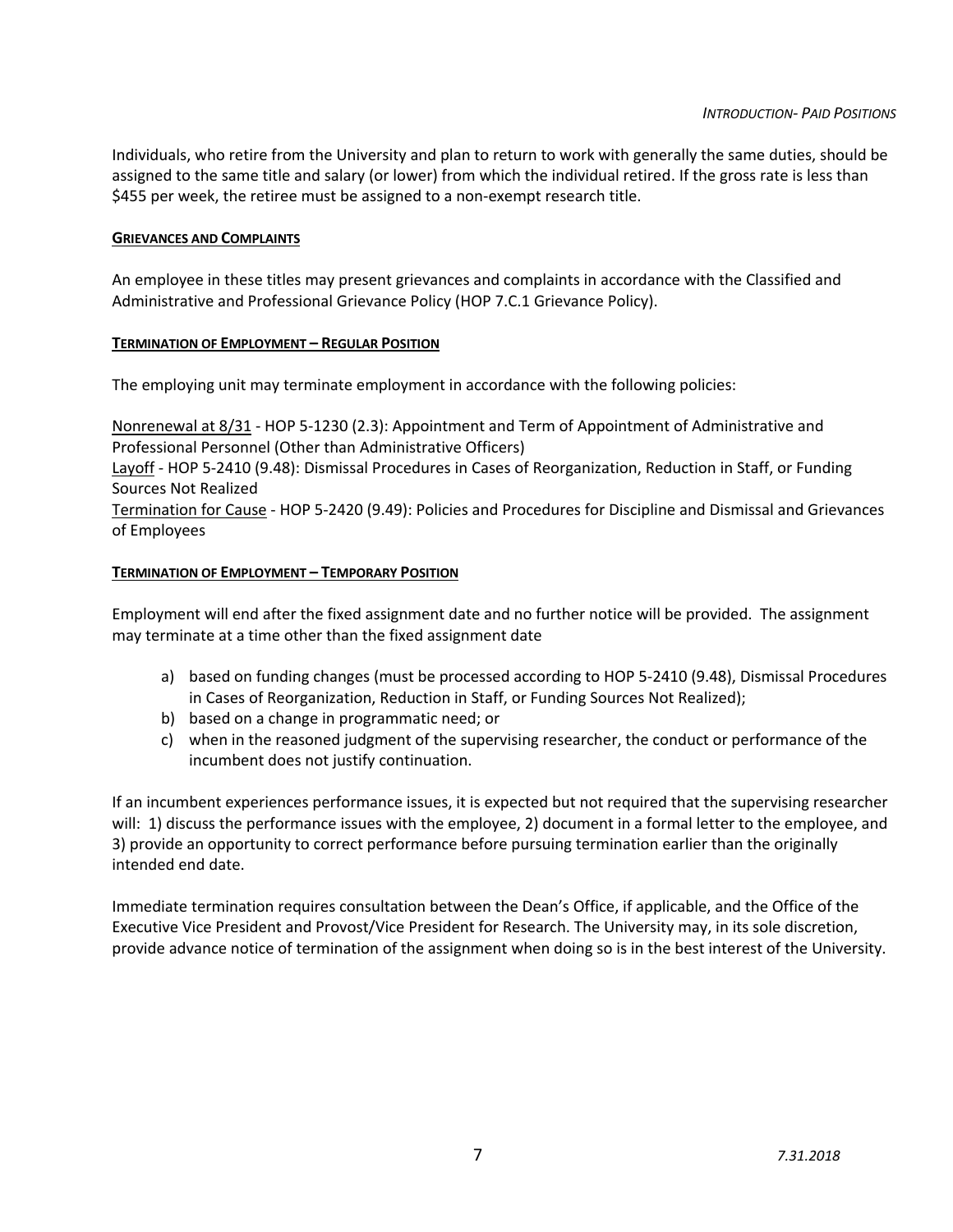# **Paid Employee Positions – Regular**

*Senior Research Scientist (0701) Senior Research Engineer (0703)*

EDUCATION

Ph.D.

Equivalent combination of relevant education and experience may be substituted as appropriate.

To hold the "Engineer" title, the individual must be a registered professional engineer in the State of Texas. *Texas Engineering Practice Act and Rules, Subchapter G, Section 1001.301*

To supervise students working on the terminal degree in their discipline, the supervising researcher must also have the terminal degree in that discipline.

# **EXPERIENCE**

Research accomplishments and professional experience equivalent to that of a full professor, including supervision of research programs/projects as a principal investigator.

Expectation is that nominee will have at least 10 years of applicable experience.

# SALARY / BENEFITS

The University's minimum salary for these titles is \$80,004. Individual CSU's may have their own guidelines that include salary ranges, but the minimum rate must be at least \$80,004.

Benefits eligible if assigned for 20 hours or more per week for 135 days (4-1/2 months) or more.

Salary is set on first day of assignment and then on September 1 of subsequent years.

To be eligible for a merit increase on September 1, an individual must have been employed with the University for at least 180 days (6 months). These titles are not typically eligible for merit increases on March 1, but may be eligible in a given year if allowed by the University Budget Council and Dean/VP and if the employee was not eligible for a merit increase on the previous September 1st.

# RECRUITMENT OR PROMOTION

All new or vacant regular positions are expected to be recruited for on an open basis allowing all applicants who meet the required qualifications to apply for the position. Recruiting may not be limited to current University employees only (University-wide) or recruiting only from within the unit (internal). Individuals in temporary positions may not be reclassified or promoted into a regular position.

A current employee already in a regular position may be promoted into the title. A Workday reclassification business process should be submitted upon approval.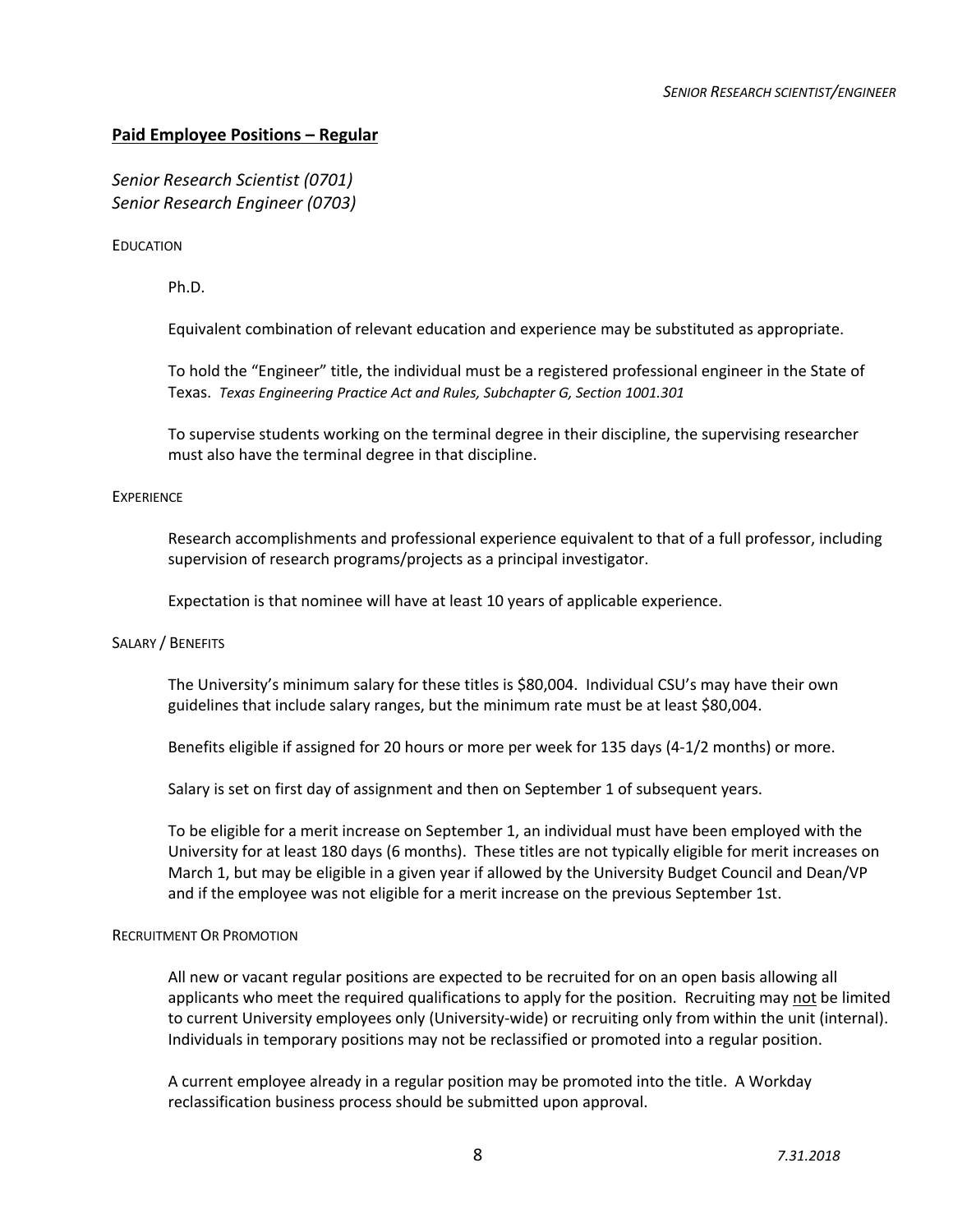Once nominee has been selected, the following packet needs to be submitted for approval of the assignment according to the policies applicable to the unit owning the position:

- A complete CV that fully documents the nominee's professional credentials and accomplishments.
- Three letters from appropriate professional references, two of which must be from outside of UT Austin, which clearly makes the case that the nominee has an established record of independent research.
- A statement of support from the appropriate department chair and/or center director.

# FINAL APPROVAL

Academic departments or ORU's reporting to the Executive Vice President and Provost:

Final approval of nominee into the title is delegated to the Dean. This delegated approval applies only to the evaluation of nominee qualifications for these titles and Deans are to ensure adherence to required qualifications as provided in these procedures. Normal requirements related to recruiting and the processing of all other transactions related to these positions still applies.

Final approval for positions that report directly to a Dean require approval by the Provost.

ORU's reporting to the Vice President for Research:

The nominee packets will be submitted to the VPR Promotion Committee for review and will submit their recommendations to the Vice President for Research within two weeks.

The Vice President for Research will review the packets and the committee's recommendations to determine the final approval of nominee into the title (allow a minimum of an additional week).

Positions that report directly to the Provost or Vice President for Research:

Final approval of nominee into the title will be by the President.

The applicable Workday business processes must be submitted for approval.

# OTHER INFORMATION

May serve as a Principal Investigator on research contracts and submit research proposals to outside funding agencies.

Departments and centers/institutes will be responsible for soliciting the submission of annual reports and retaining them, should they wish to continue to receive them. The reports list the academic and professional activities for the employee for each fiscal year, therefore should be considered an essential factor during merit reviews. We suggest that your unit solicit these reports annually on a schedule that maximizes their usefulness in the annual review and merit process.

An offer letter signed by the nominee accepting the position is required.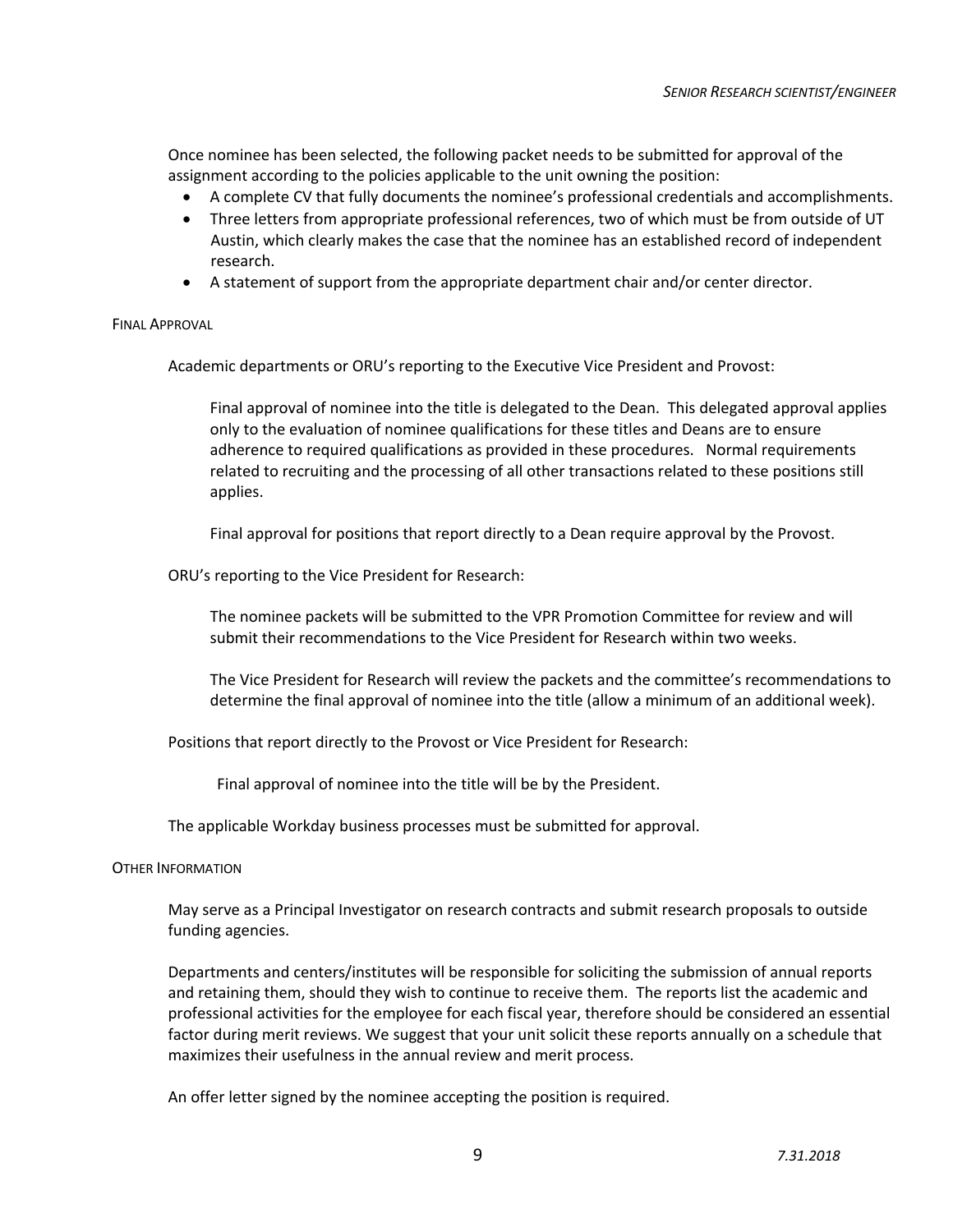Timesheets are required to be submitted.

# *SENIOR RESEARCH SCIENTIST/ENGINEER*

Annual performance evaluation is required.

If an employee resigns from their position, a resignation letter should be attached to the *Change Job* BP in Workday. The resignation letter can be a letter or email. The department should respond with a letter accepting the resignation.

# GRIEVANCES AND COMPLAINTS

An employee in these titles may present grievances and complaints in accordance with the Classified and Administrative and Professional Grievance Policy (HOP 7.C.1 Grievance Policy).

# TERMINATION OF EMPLOYMENT

The employing unit may terminate employment in accordance with the following policies:

Nonrenewal at 8/31 - HOP 5-1230 (2.3): Appointment and Term of Appointment of Administrative and Professional Personnel (Other than Administrative Officers)

Layoff - HOP 5-2410 (9.48): Dismissal Procedures in Cases of Reorganization, Reduction in Staff, or Funding Sources Not Realized

Termination for Cause - HOP 5-2420 (9.49): Policies and Procedures for Discipline and Dismissal and Grievances of Employees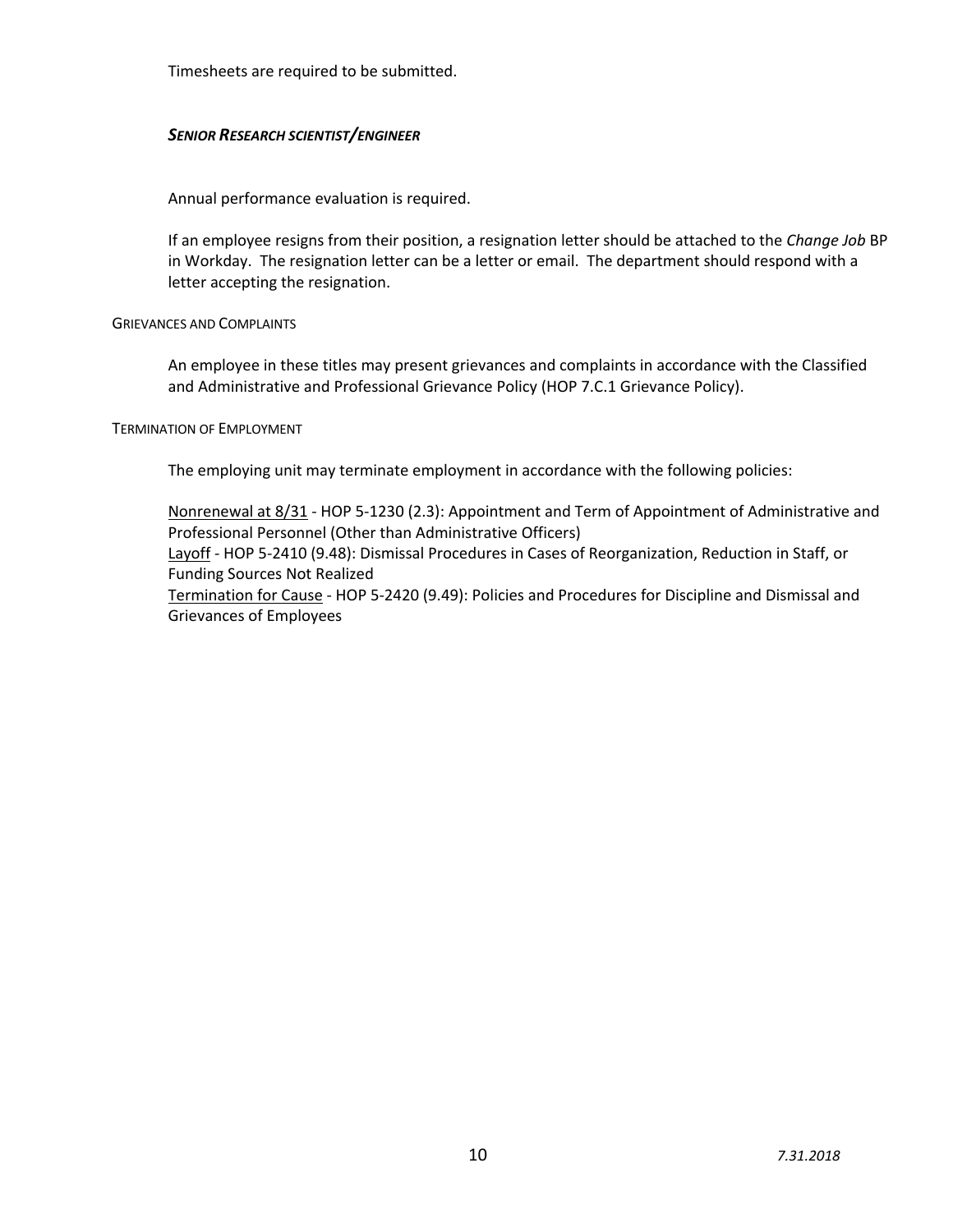# **Paid Employee Positions – Regular**

*Research Scientist (0702) Research Engineer (0704)*

# EDUCATION

Ph.D.

Equivalent combination of relevant education and experience may be substituted as appropriate.

To hold the "Engineer" title, the individual must be a registered professional engineer in the State of Texas. *Texas Engineering Practice Act and Rules, Subchapter G, Section 1001.301*

To supervise students working on the terminal degree in their discipline, the supervising researcher must also have the terminal degree in that discipline.

# **EXPERIENCE**

Research accomplishments and professional experience equivalent to that of an established assistant professor or a new associate professor. The individual must have an established record as a mature, independent researcher.

Expectation is that nominee will have at least 5 years of applicable experience.

# SALARY / BENEFITS

The University's minimum salary for these titles is \$55,008. Individual CSU's may have their own guidelines that include salary ranges, but the minimum rate must be at least \$55,008.

Benefits eligible if assigned for 20 hours or more per week for 135 days (4-1/2 months) or more.

Salary is set on first day of assignment and then on September 1 of subsequent years.

To be eligible for a merit increase on September 1, an individual must have been employed with the University for at least 180 days (6 months). These titles are not typically eligible for merit increases on March 1, but may be eligible in a given year if allowed by the University Budget Council and Dean/VP and if the employee was not eligible for a merit increase on the previous September 1st.

# RECRUITMENT OR PROMOTION

All new or vacant regular positions are expected to be recruited for on an open basis allowing all applicants who meet the required qualifications to apply for the position. Recruiting may not be limited to current University employees only (University-wide) or recruiting only from within the unit (internal). Individuals in temporary positions may not be reclassified or promoted into a regular position.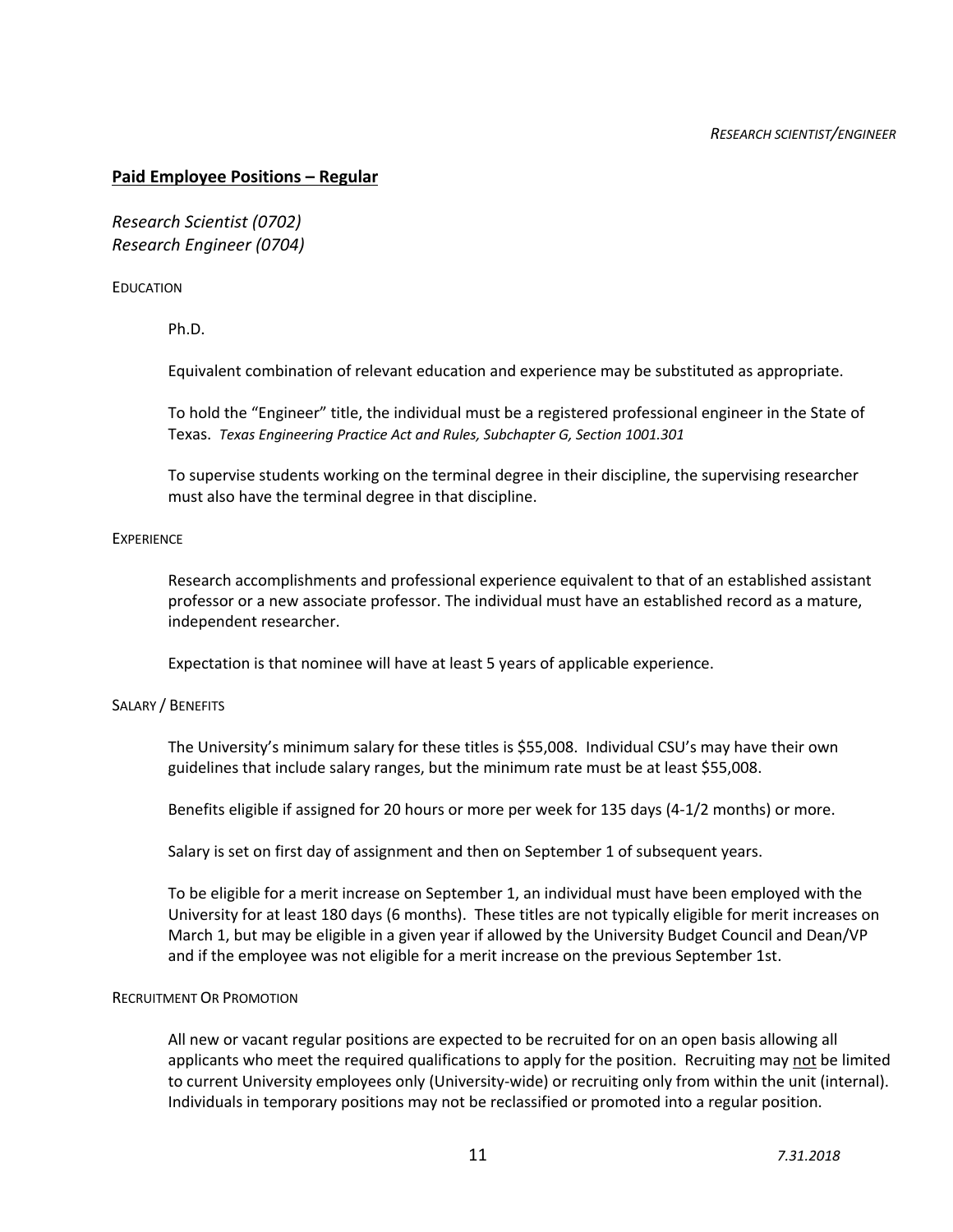NOTE: A position can be posted either as a Research Scientist or as a Research Associate with the statement that the actual title used will be dependent on a review of research accomplishments, professional experience and qualifications of the candidate.

A current employee already in a regular position may be promoted into the title. A Workday reclassification business process should be submitted upon approval.

Once nominee has been selected, the following packet needs to be submitted for approval of the assignment according to the policies applicable to the unit owning the position:

- A complete CV that fully documents the nominee's professional credentials and accomplishments.
- Three letters from appropriate professional references, two of which must be from outside of UT Austin, which clearly makes the case that the nominee has an established record of independent research.
- A statement of support from the appropriate department chair and/or center director.

#### FINAL APPROVAL

Academic departments or ORU's reporting to the Executive Vice President and Provost:

Final approval of nominee into the title is delegated to the Dean. This delegated approval applies only to the evaluation of nominee qualifications for these titles and Deans are to ensure adherence to required qualifications as provided in these procedures. Normal requirements related to recruiting and the processing of all other transactions related to these positions still applies.

Final approval for positions that report directly to a Dean require approval by the Provost.

ORU's reporting to the Vice President for Research:

The nominee packets will be submitted to the VPR Promotion Committee for review and will submit their recommendations to the Vice President for Research within two weeks.

The Vice President for Research will review the packets and the committee's recommendations to determine the final approval of nominee into the title (allow a minimum of an additional week).

Positions that report directly to the Provost or Vice President for Research:

Final approval of nominee into the title will be by the President.

The applicable Workday business processes must be submitted for approval.

#### OTHER INFORMATION

May serve as a Principal Investigator on research contracts and submit research proposals to outside funding agencies.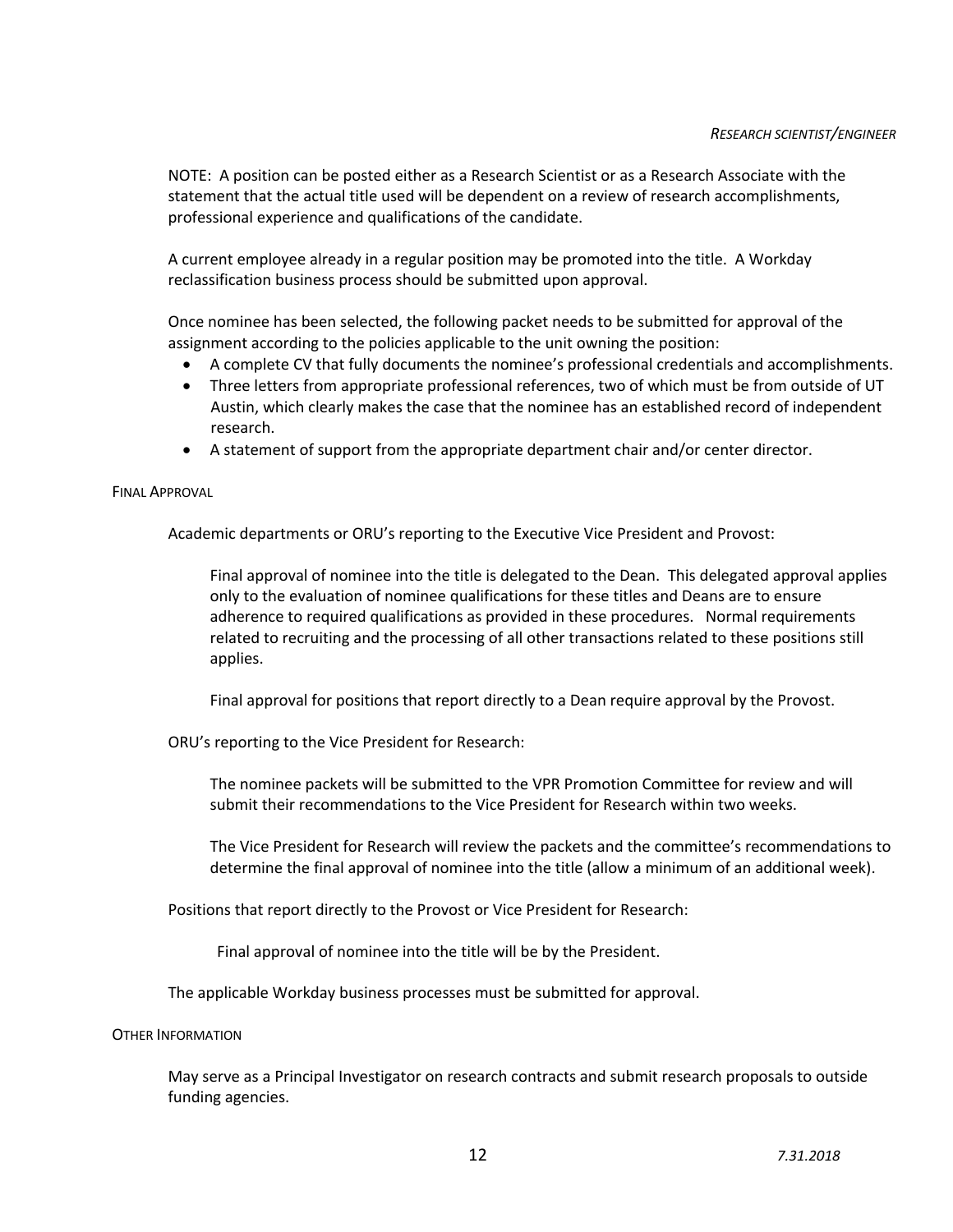Departments and centers/institutes will be responsible for soliciting the submission of annual reports and retaining them, should they wish to continue to receive them. The reports list the academic and professional activities for the employee for each fiscal year, therefore should be considered an essential factor during merit reviews. We suggest that your unit solicit these reports annually on a schedule that maximizes their usefulness in the annual review and merit process.

# *RESEARCH SCIENTIST/ENGINEER*

An offer letter signed by the nominee accepting the position is required.

Timesheets are required to be submitted.

Annual performance evaluation is required.

If an employee resigns from their position, a resignation letter should be attached to the *Change Job* BP in Workday. The resignation letter can be a letter or email. The department should respond with a letter or email accepting the resignation.

# GRIEVANCES AND COMPLAINTS

An employee in these titles may present grievances and complaints in accordance with the Classified and Administrative and Professional Grievance Policy (HOP 7.C.1 Grievance Policy).

# TERMINATION OF EMPLOYMENT

The employing unit may terminate employment in accordance with the following policies:

Nonrenewal at 8/31 - HOP 5-1230 (2.3): Appointment and Term of Appointment of Administrative and Professional Personnel (Other than Administrative Officers) Layoff - HOP 5-2410 (9.48): Dismissal Procedures in Cases of Reorganization, Reduction in Staff, or Funding Sources Not Realized Termination for Cause - HOP 5-2420 (9.49): Policies and Procedures for Discipline and Dismissal and

Grievances of Employees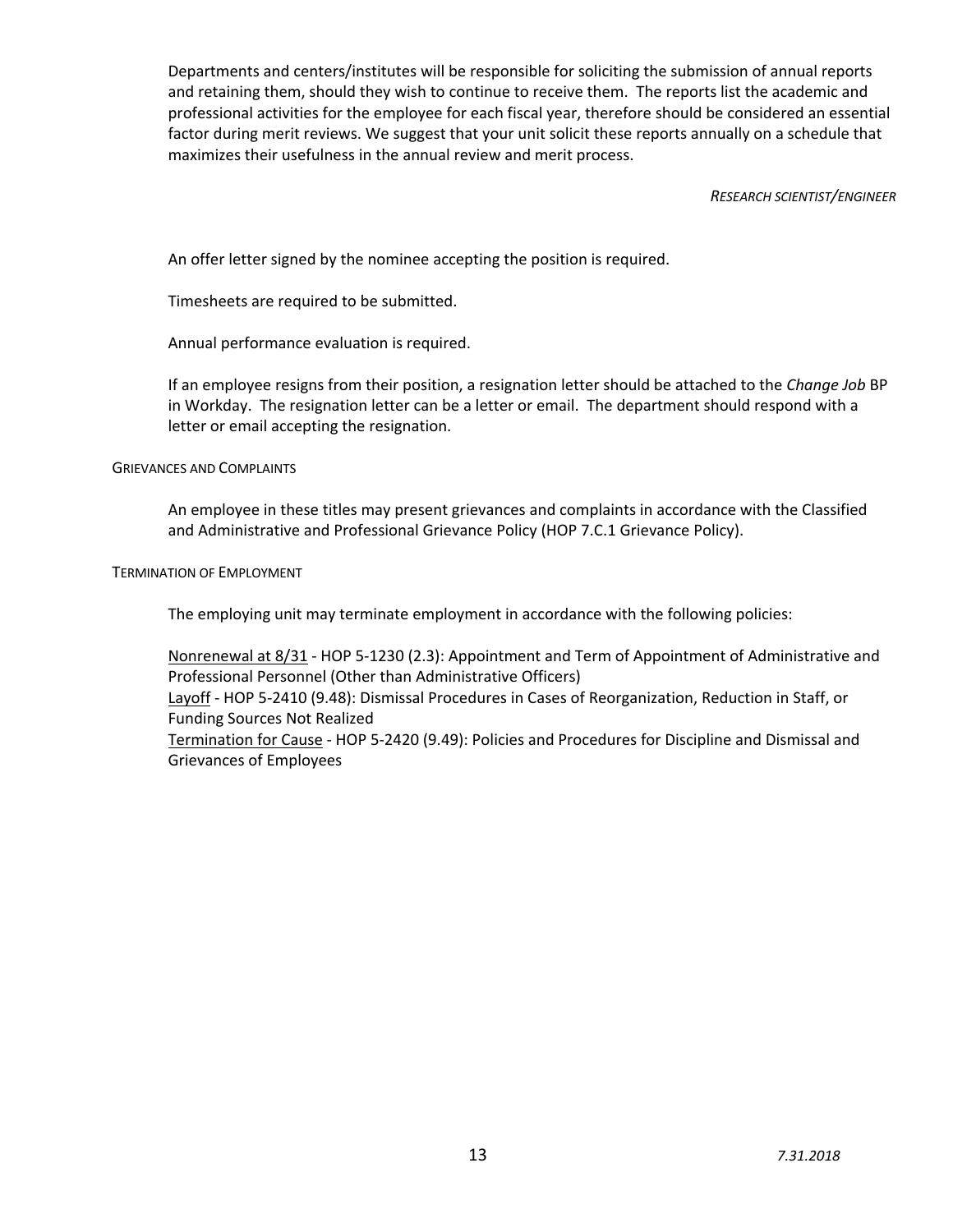*RESEARCH ASSOCIATE*

# **Paid Employee Positions – Regular**

# *Research Associate (0708)*

#### EDUCATION

Ph.D. or a degree that is considered terminal for the discipline.

Equivalent combination of relevant education and experience may be substituted as appropriate.

To supervise students working on the terminal degree in their discipline, the supervising researcher must also have the terminal degree in that discipline.

#### **EXPERIENCE**

This is an entry-level research professional position.

Individual must have the professional qualifications to conduct independent research and the potential to become an established researcher.

# SALARY / BENEFITS

The University's minimum salary for this title is \$50,004. Individual CSU's may have their own guidelines that include salary ranges, but the minimum rate must be at least \$50,004.

Benefits eligible if assigned for 20 hours or more per week for 135 days (4-1/2 months) or more.

Salary is set on first day of assignment and then on September 1 of subsequent years.

To be eligible for a merit increase on September 1, an individual must have been employed with the University for at least 180 days (6 months). This title is not typically eligible for merit increases on March 1, but may be eligible in a given year if allowed by the University Budget Council and Dean/VP and if the employee was not eligible for a merit increase on the previous September 1st.

# RECRUITMENT OR PROMOTION

All new or vacant regular positions are expected to be recruited for on an open basis allowing all applicants who meet the required qualifications to apply for the position. Recruiting may not be limited to current University employees only (University-wide) or recruiting only from within the unit (internal). Individuals in temporary positions may not be reclassified or promoted into a regular position.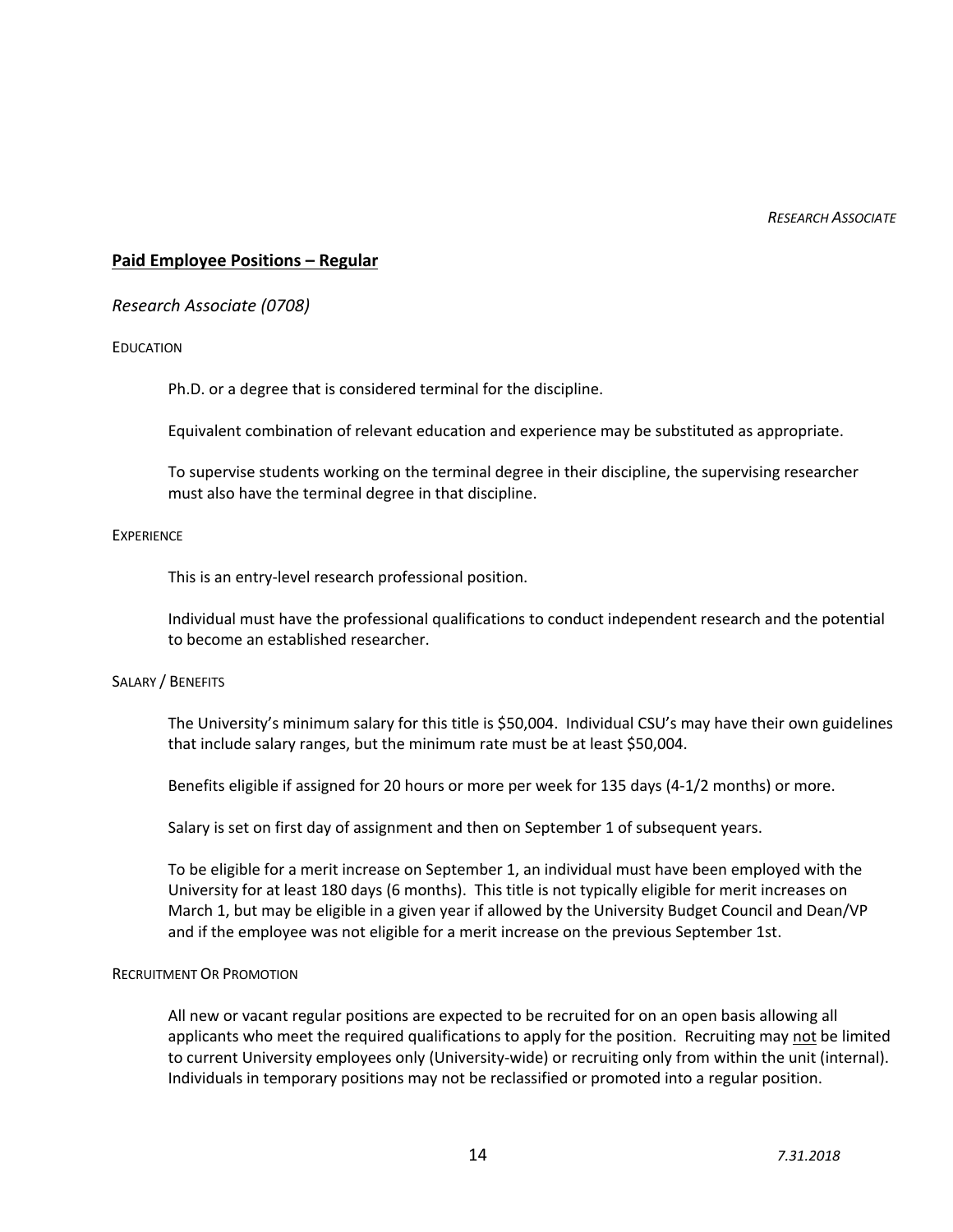A current employee already in a regular position may be promoted into the title. A Workday reclassification business process should be submitted upon approval.

Once nominee has been selected, information needs to be submitted according to the policies applicable to the college/school/unit owning the position.

The applicable Workday business processes must be submitted for approval

#### *RESEARCH ASSOCIATE*

#### OTHER INFORMATION

May serve as a Principal Investigator on research contracts and submit research proposals to outside funding agencies.

An offer letter signed by the nominee accepting the position is required.

Timesheets are required to be submitted.

Annual performance evaluation is required.

If an employee resigns from their position, a resignation letter should be attached to the *Change Job* BP in Workday. The resignation letter can be a letter or email. The department should respond with a letter or email accepting the resignation.

#### GRIEVANCES AND COMPLAINTS

An employee in these titles may present grievances and complaints in accordance with the Classified and Administrative and Professional Grievance Policy (HOP 7.C.1 Grievance Policy).

# TERMINATION OF EMPLOYMENT

The employing unit may terminate employment in accordance with the following policies:

Nonrenewal at 8/31 - HOP 5-1230 (2.3): Appointment and Term of Appointment of Administrative and Professional Personnel (Other than Administrative Officers) Layoff - HOP 5-2410 (9.48): Dismissal Procedures in Cases of Reorganization, Reduction in Staff, or Funding Sources Not Realized Termination for Cause - HOP 5-2420 (9.49): Policies and Procedures for Discipline and Dismissal and Grievances of Employees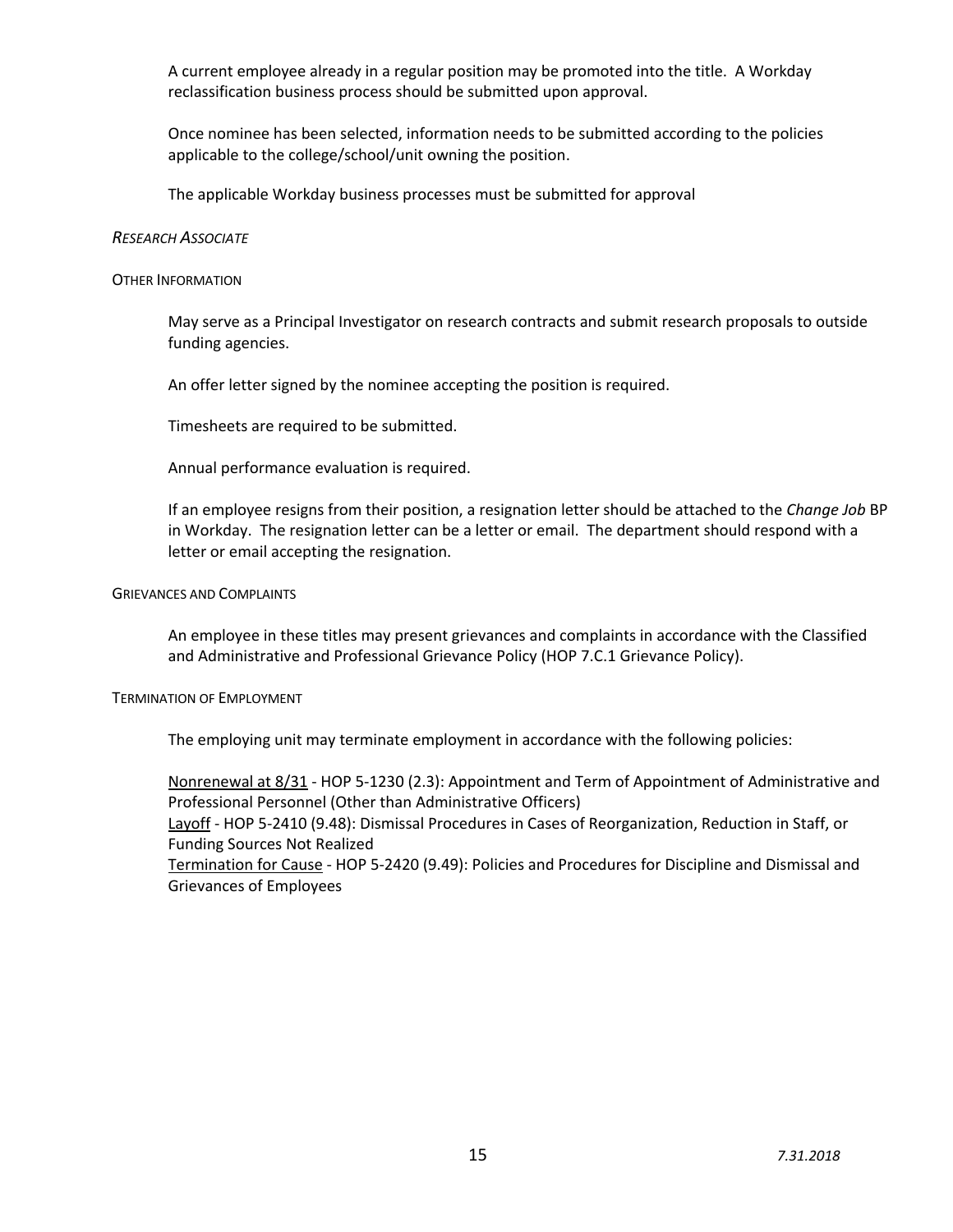# **Paid Employee Positions – Regular**

# *Senior Engineering Scientist (0707)*

*This title is generally restricted to individuals who are highly qualified in their field but do not hold a terminal degree in their discipline.* 

# EDUCATION

Bachelor's Degree

# EXPERIENCE

Expectation is that individual will have at least 10 years of applicable experience.

Evidence of leadership in the technical community, documented evidence of research and engineering contributions, and a history of consistent and significant accomplishments in related research areas.

# SALARY / BENEFITS

The University's minimum salary for this title is \$100,008. Individual CSU's may have their own guidelines that include salary ranges, but the minimum rate must be at least \$100,008.

Benefits eligible if assigned for 20 hours or more per week for 135 days (4-1/2 months) or more.

Salary is set on first day of assignment and then on September 1 of subsequent years.

To be eligible for a merit increase on September 1, an individual must have been employed with the University for at least 180 days (6 months). This title is not typically eligible for merit increases on March 1, but may be eligible in a given year if allowed by the University Budget Council and Dean/VP and if the employee was not eligible for a merit increase on the previous September 1st.

# RECRUITMENT OR PROMOTION

If recruiting for a new or vacant regular position, the recruiting effort may be posted open, Universitywide or internal.

A current employee already in a regular position may be promoted into the title. A Workday reclassification business process should be submitted upon approval.

Once nominee has been selected, the following packet needs to be submitted for approval of the assignment according to the policies applicable to the unit owning the position:

- A complete CV that fully documents the nominee's professional credentials and accomplishments.
- Three letters from appropriate professional references, two of which must be from outside of UT Austin, which clearly makes the case that the nominee has an established record of independent research.
- A statement of support from the appropriate department chair and/or center director.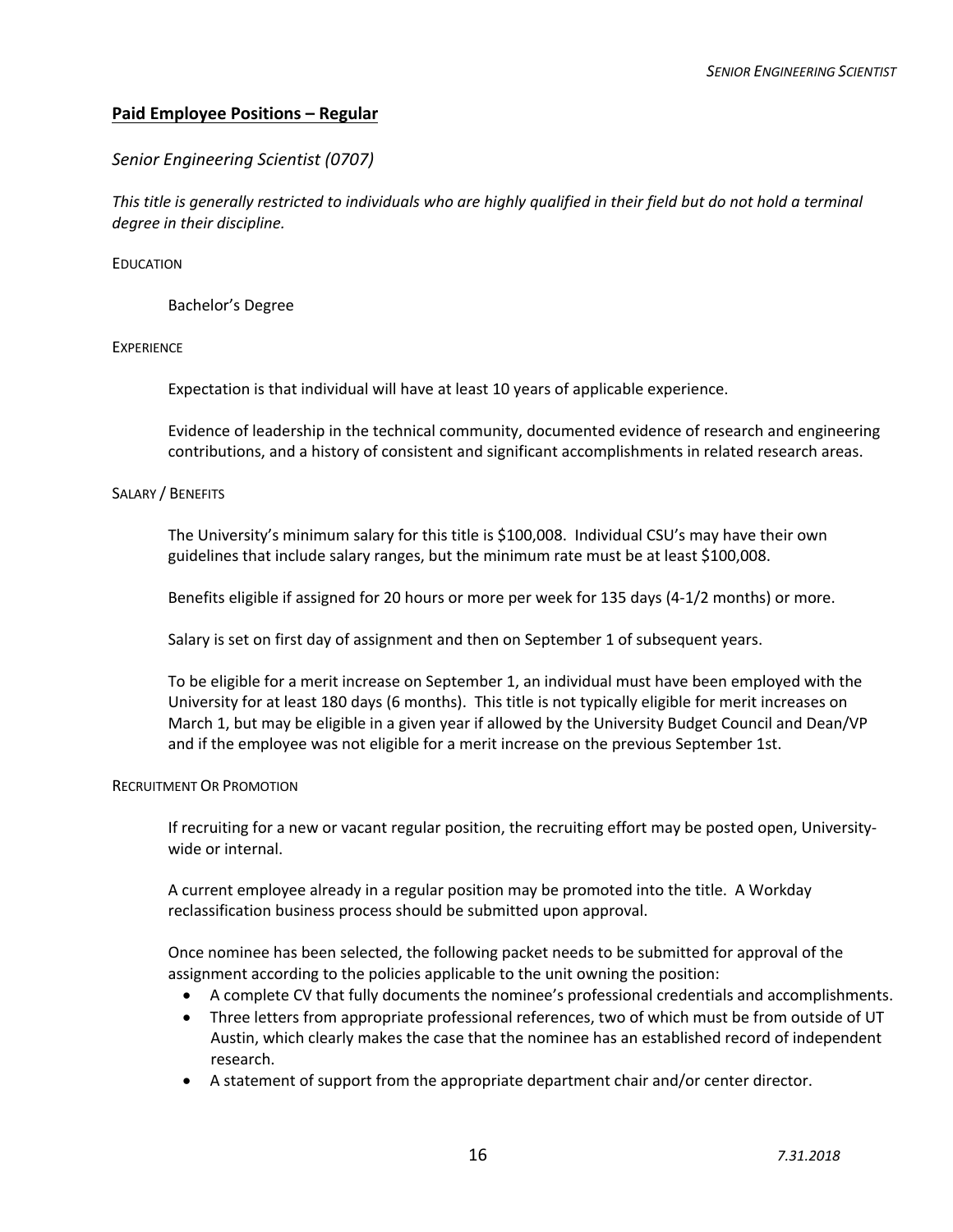#### FINAL APPROVAL

Academic departments or ORU's reporting to the Executive Vice President and Provost:

Final approval of nominee into the title is delegated to the Dean.

Final approval for positions that report directly to a Dean require approval by the Provost.

ORU's reporting to the Vice President for Research:

Final approval of nominee into the title will be by the Vice President for Research.

Positions that report directly to the Provost or Vice President for Research:

Final approval of nominee into the title will be by the President.

The applicable Workday business processes must be submitted for approval

#### OTHER INFORMATION

May serve as a Principal Investigator on research contracts and submit research proposals to outside funding agencies.

An offer letter signed by the nominee accepting the position is required.

Timesheets are required to be submitted.

Annual performance evaluation is required.

If an employee resigns from their position, a resignation letter should be attached to the *Change Job* BP in Workday. The resignation letter can be a letter or email. The department should respond with a letter or email accepting the resignation.

# GRIEVANCES AND COMPLAINTS

An employee in these titles may present grievances and complaints in accordance with the Classified and Administrative and Professional Grievance Policy (HOP 7.C.1 Grievance Policy).

# TERMINATION OF EMPLOYMENT

The employing unit may terminate employment in accordance with the following policies:

Nonrenewal at 8/31 - HOP 5-1230 (2.3): Appointment and Term of Appointment of Administrative and Professional Personnel (Other than Administrative Officers) Layoff - HOP 5-2410 (9.48): Dismissal Procedures in Cases of Reorganization, Reduction in Staff, or Funding Sources Not Realized Termination for Cause - HOP 5-2420 (9.49): Policies and Procedures for Discipline and Dismissal and Grievances of Employees

*SENIOR RESEARCH FELLOW/RESEARCH FELLOW*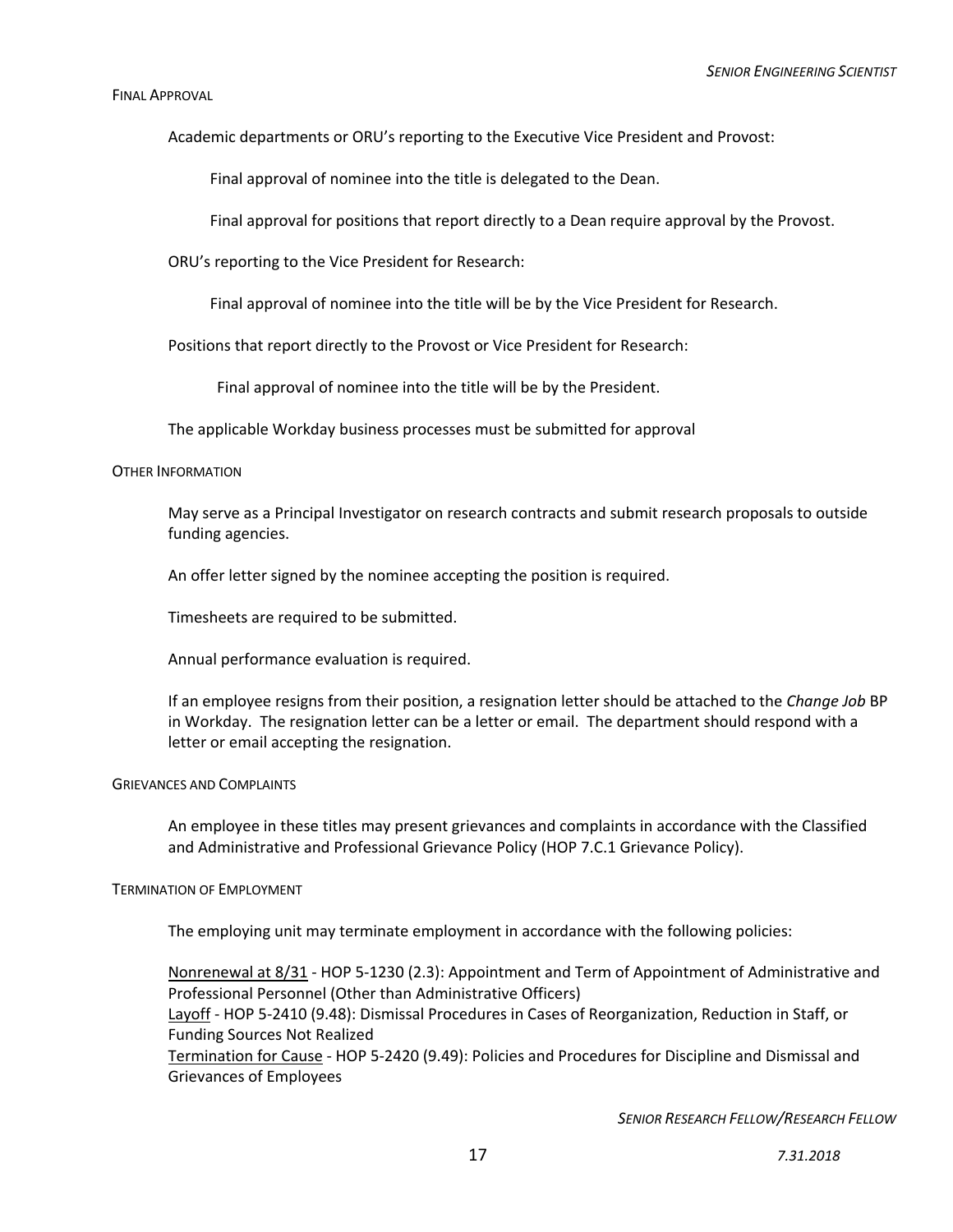# **Paid Employee Positions – Temporary**

*Senior Research Fellow (0705) Research Fellow (0706)*

At time of initial assignment, a determination should be made as to the appropriate title to use (senior research fellow, research fellow or postdoctoral fellow). An employee cannot move between these titles (except as noted in #5 below).

Title can be used for:

- 1) a visiting scientist/engineer who is regularly based at another institution or in industry and plans to return after a limited stay at UT Austin,
- 2) a visiting scientist/engineer who is invited to collaborate on University sponsored activities and who is established professionally in their field,
- 3) a temporary research assignment for individuals whose primary assignment is as a member of the non-tenure track faculty (exception to assignment time limitation),
- 4) temporary positions that do not fit in one of the other categories due to limited time the position is needed, limited number of hours per week that the position is needed, limited funding, or
- 5) bridging an assignment into a postdoctoral fellow position prior to receipt of the Ph.D. (exception to no transfer between titles procedure).

# EDUCATION

Ph.D. received more than 3 years ago.

Equivalent combination of relevant education and experience may be substituted as appropriate.

# **EXPERIENCE**

"Senior" title – Research accomplishments and professional experience equivalent to that of a full professor, including supervision of research programs/projects as a principal investigator. Expectation is that nominee will have at least 10 years of applicable experience.

Non-"Senior" title – Research accomplishments and professional experience equivalent to that of an established assistant professor or a new associate professor. The individual must have an established record as a mature, independent researcher. Expectation is that nominee will have at least 5 years of applicable experience.

# LENGTH OF ASSIGNMENT

One-year assignment which can be renewed on an annual basis up to a total of three years. The assignment may be extended past the end of the second year to finish up a project but it should not exceed a total of three years. An end date must be entered when creating or extending the job in Workday, but it can be extended if the new end date still falls within the time limitation for this title. If the employee will be needed longer than this time frame, a new regular professional research position should be considered.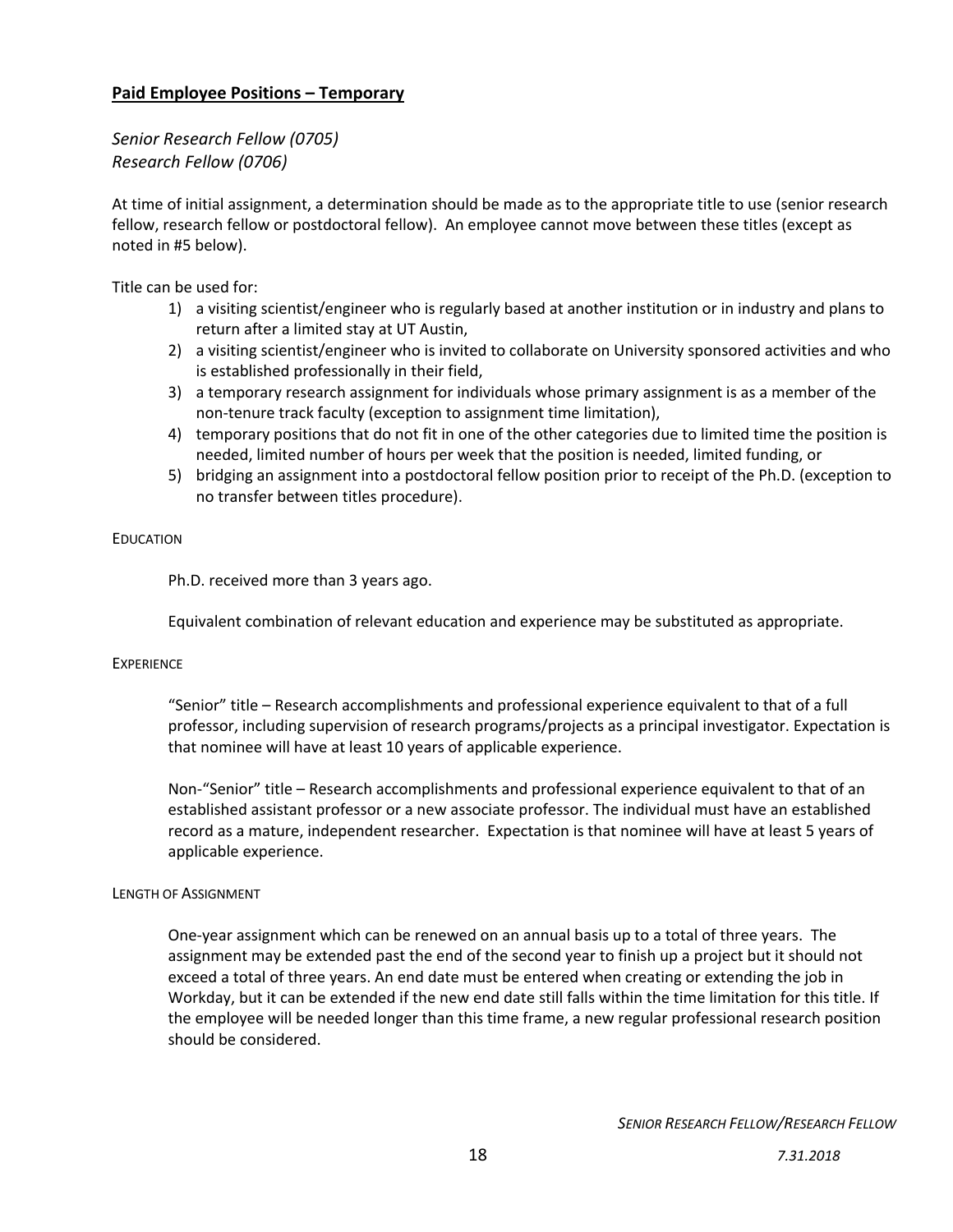# SALARY / BENEFITS

The University's minimum salary for the Research Fellow title is \$47,476 and for the Senior Research Fellow title it is \$54,000. Individual CSU's may have their own guidelines that include salary ranges, but these minimum rates must be used.

Benefits eligible if assigned for 20 hours or more per week for 135 days (4-1/2 months) or more. NOTE: If an employee goes from a benefits eligible student academic position (for example, Graduate Research Assistant) to a non-student position (for example, Research Fellow), the assignment to the non-student position must be for 20 hours or more per week for 135 days (4-1/2 months) or more to be benefits eligible. Benefits will not continue past the end date of the student academic assignment if the assignment to the non-student position is less than 20 hours or less than 135 days.

Salary is set on first day of assignment and then on September 1 of subsequent years.

To be eligible for a merit increase on September 1, an individual must have been employed with the University for at least 180 days (6 months). These titles are not typically eligible for merit increases on March 1, but may be eligible in a given year if allowed by the University Budget Council and Dean/VP and if the employee was not eligible for a merit increase on the previous September 1st.

# RECRUITMENT OR PROMOTION

These titles do not require posting through Workday nor imply an expectation of reassignment beyond the stated period of assignment.

Promotion/reclassification into or out of these titles is not allowed.

# OTHER INFORMATION

Upon approval by the Associate Vice President for Research and Director of the Office of Sponsored Projects, individuals assigned to these titles may submit research proposals as a Principal or Co-Principal Investigator.

An offer letter signed by the nominee accepting the position is required.

Timesheets are required to be submitted.

If an employee resigns from their position, a resignation letter should be attached to the *Change Job* BP in Workday. The resignation letter can be a letter or email. The department should respond with a letter or email accepting the resignation.

#### GRIEVANCES AND COMPLAINTS

An employee in these titles may present grievances and complaints in accordance with the Classified and Administrative and Professional Grievance Policy (HOP 7.C.1 Grievance Policy).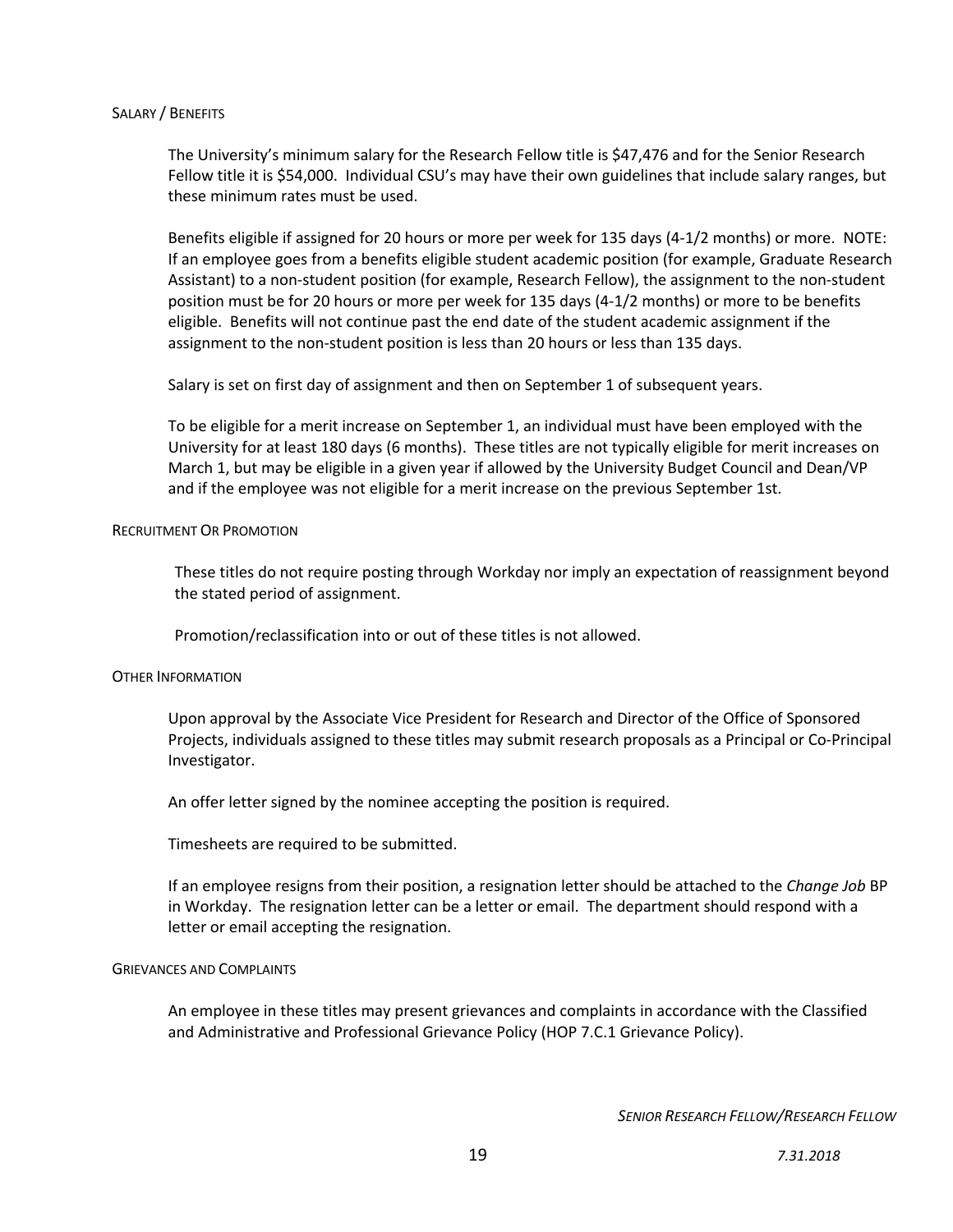TERMINATION OF EMPLOYMENT

The employing unit may terminate employment in accordance with the following policies:

Nonrenewal at 8/31 - HOP 5-1230 (2.3): Appointment and Term of Appointment of Administrative and Professional Personnel (Other than Administrative Officers)

Layoff - HOP 5-2410 (9.48): Dismissal Procedures in Cases of Reorganization, Reduction in Staff, or Funding Sources Not Realized

Termination for Cause - HOP 5-2420 (9.49): Policies and Procedures for Discipline and Dismissal and Grievances of Employees

Employment will end after the fixed assignment date and no further notice will be provided. The assignment may terminate at a time other than the fixed assignment date

- a) based on funding changes (must be processed according to HOP 5-2410 (9.48), Dismissal Procedures in Cases of Reorganization, Reduction in Staff, or Funding Sources Not Realized);
- b) based on a change in programmatic need; or
- c) when in the reasoned judgment of the supervising researcher, the conduct or performance of the incumbent does not justify continuation.

If an incumbent experiences performance issues, it is expected but not required that the supervising researcher will: 1) discuss the performance issues with the employee, 2) document in a formal letter to the employee, and 3) provide an opportunity to correct performance before pursuing termination earlier than the originally intended end date.

Immediate termination requires consultation between the Dean's Office, if applicable, and the Office of the Executive Vice President and Provost/Vice President for Research. The University may, in its sole discretion, provide advance notice of termination of the assignment when doing so is in the best interest of the University.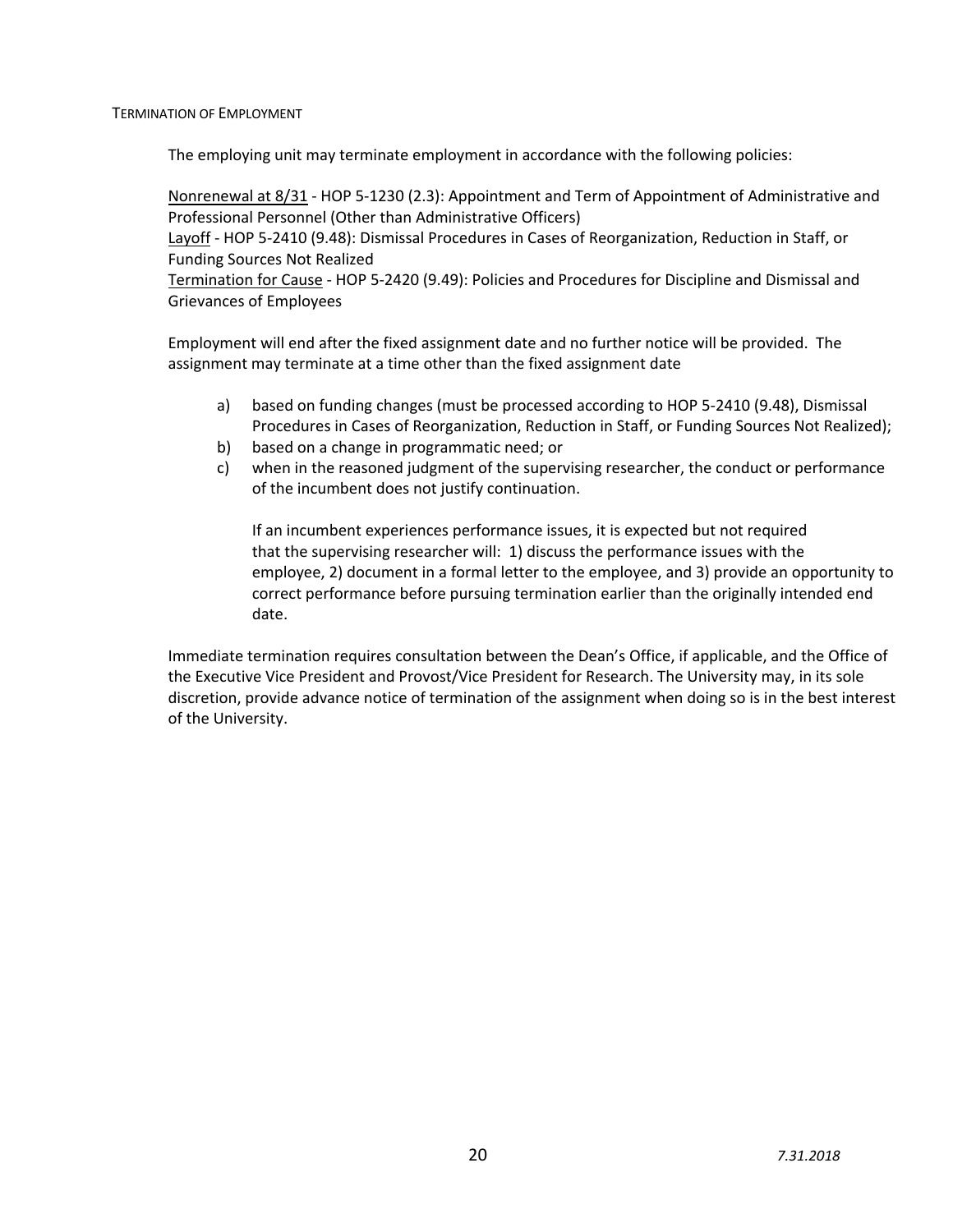# **Paid Employee Positions – Temporary**

# *Postdoctoral Fellow (0712)*

This title is used for the traditional postdoctoral assignment intended to provide a training program of advanced academic preparation and research training under mentorship of a more experienced scientist/scholar.

Postdoctoral mentoring is a personal, voluntary, one-to-one relationship between a more experienced scientist/scholar and a junior scientist/scholar through which the junior scientist/scholar receives guidance and encouragement that contributes to the junior scholar's professional development.

Teaching may not constitute more than 20% of the postdoctoral fellow's duties as described in the position functions.

# EDUCATION

Ph.D. received within the past 3 years. The official proof of Ph.D. must be issued by the Office of the Registrar.

Can be used for a graduate student who has successfully completed all requirements for the Ph.D. but has not actually received the diploma. An official certification is required from the person's home institution stating that all degree requirements have been successfully completed prior to the assignment start date.

# **EXPERIENCE**

This is the traditional assignment upon receipt of the Ph.D.

# LENGTH OF ASSIGNMENT

One-year assignment which can be renewed on an annual basis up to a total of five years. Previous time in a postdoctoral fellow position (whether paid or unpaid) at the University or at any other university counts towards this time limitation (unless the area or discipline changes).

If employee will be needed longer than this time frame, a new regular professional research position should be considered.

# SALARY / BENEFITS

The University's minimum salary for this title is \$47,476. Individual CSU's may have their own guidelines that include salary ranges, but the minimum rate must be at least \$47,476.

Benefits eligible if assigned for 20 hours or more per week for 135 days (4-1/2 months) or more. NOTE: If an employee goes from a benefits eligible student academic position (for example, Graduate Research Assistant) to a non-student position (for example, Postdoctoral Fellow), the assignment to the nonstudent position must be for 20 hours or more per week for 135 days (4-1/2 months) or more to be benefits eligible. Benefits will not continue past the end date of the student academic assignment if the assignment to the non-student position is less than 20 hours or less than 135 days.

Salary is set on first day of assignment and then on September 1st of subsequent years.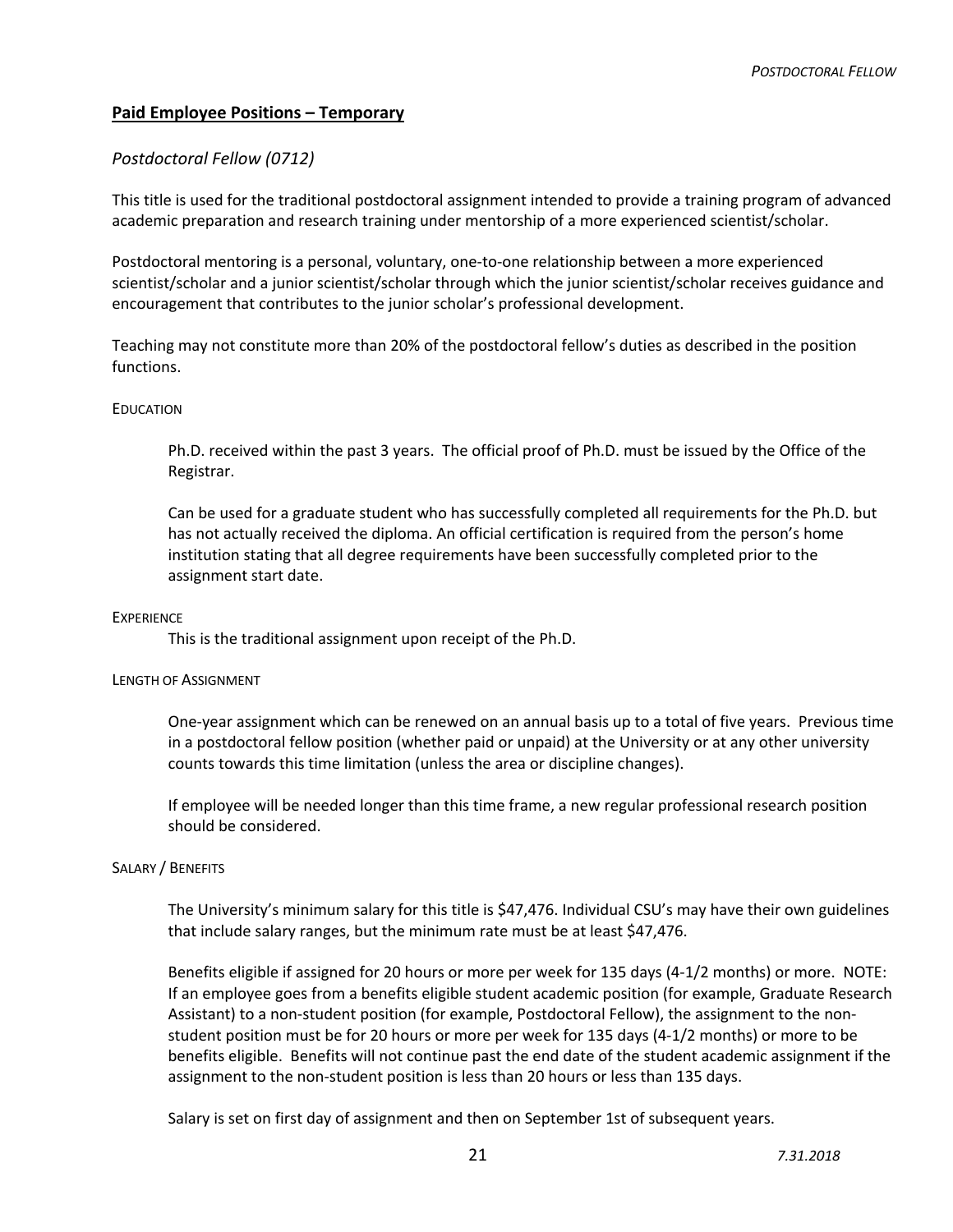Note: This is the only title where the anniversary date can be used as the day to give a merit increase. Once a merit increase for an individual is given on September 1 (rather than on the anniversary date), an increase cannot be then given on the anniversary date, and merit increases will follow the fiscal year time frame of September 1.

To be eligible for a merit increase on September 1, an individual must have been employed with the University for at least 180 days (6 months). This title is not typically eligible for merit increases on March 1, but may be eligible in a given year if allowed by the University Budget Council and Dean/VP and if the employee was not eligible for a merit increase on the previous September 1st.

# RECRUITMENT OR PROMOTION

This title does not require posting through Workday nor implies an expectation of reassignment beyond the stated period of assignment.

Promotion/reclassification into or out of this title is not allowed.

# OTHER INFORMATION

Upon approval by the Associate Vice President for Research and Director of the Office of Sponsored Projects, individuals assigned to this title may submit research proposals as a Co-Principal Investigator. When required by the sponsor and per program guidelines, (i.e., NIH, HRSA, etc.) a postdoctoral fellow will be recognized as a Principal Investigator in the sponsor's proprietary system, like NIH Commons. Even though a postdoctoral fellow's faculty mentor/sponsor is listed as the PI of record in internal University systems, the research must be conducted by the postdoctoral fellow as proposed to the sponsor and as required by program guidelines.

An offer letter signed by the nominee accepting the position is required.

Timesheets are required to be submitted.

If an employee resigns from their position, a resignation letter should be attached to the Workday termination business process. The resignation letter can be a letter or email. The department should respond with a letter or email accepting the resignation.

# OBLIGATIONS OF THE SUPERVISING RESEARCHER

Expectations should be developed in writing and discussed with the Postdoctoral Fellow at the beginning of the assignment period, with opportunity for review and revision as the assignment progresses. Annual written progress reviews should be conducted based on the expectations that have been established for the Postdoctoral Fellow and on progress toward overall career goals. The evaluation process should include the opportunity for the Postdoctoral Fellow to respond in writing to the evaluation.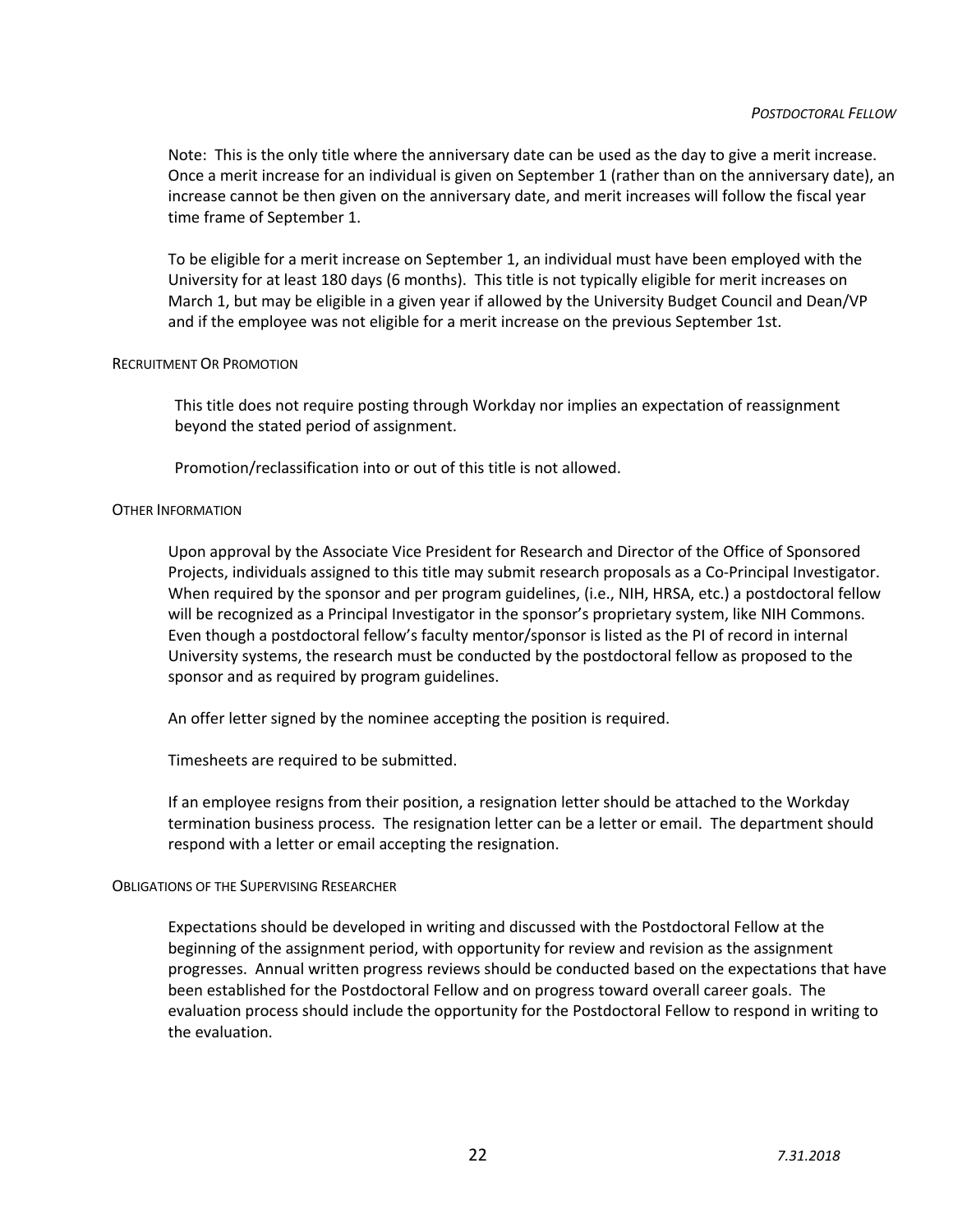# OBLIGATIONS OF THE POSTDOCTORAL FELLOW

Postdoctoral Fellows have certain obligations to their mentor, the group in which they are working, the Department with which they are associated, and the University. These obligations include but are not limited to:

- the conscientious discharge of their research and scholarly responsibilities,
- conformity with ethical standards in research and scholarship,
- compliance with good scholarly practice including the maintenance of adequate research records,
- compliance with all laws, regulations and University rules regarding human subjects and animal research,
- compliance with all laws, regulations and University rules regarding use of hazardous materials, including but not limited to isotopes, chemicals, infectious agents, and the like,
- compliance with all laws, regulations and University rules regarding use of laboratories, machinery and devices, including but not limited to research equipment such as instrumentation devices, lasers, and the like,
- open and timely discussion with their mentor regarding possession or distribution of tangible property such as materials, reagents, and the like,
- discussion of laboratory records or scholarly materials,
- prior disclosure of appropriate scholarly information, findings or techniques proposed for dissemination privately, at scholarly meetings, or in publications,
- collegial conduct toward all members of the University community
- compliance with all applicable University policies.

# END OF ASSIGNMENT

It is within the University's sole discretion not to reassign an individual to the title, in which case, employment will end after the fixed assignment date and no further notice will be provided. Either the Postdoctoral Fellow or the supervising researcher may terminate the relationship without cause or recourse at a time other than the fixed assignment date

- a) at the direction of the funding agency;
- b) based on loss of funding (must be processed according to HOP 5-2410 (9.48), Dismissal Procedures in Cases of Reorganization, Reduction in Staff, or Funding Sources Not Realized);
- c) based on a change in programmatic need; or
- d) when in the reasoned judgment of the supervising researcher, the conduct or performance of the Postdoctoral Fellow does not justify continuation.

If an incumbent experiences performance issues, it is expected that the supervising researcher will: 1) discuss the performance issues with the employee, 2) document in a formal letter to the employee, and 3) provide an opportunity to correct performance before pursuing termination earlier than the originally intended end date.

Immediate termination requires consultation between the Dean's Office, if applicable, and the Office of the Executive Vice President and Provost/Vice President for Research. The University may, in its sole discretion, provide advance notice of termination of the assignment when doing so is in the best interest of the University.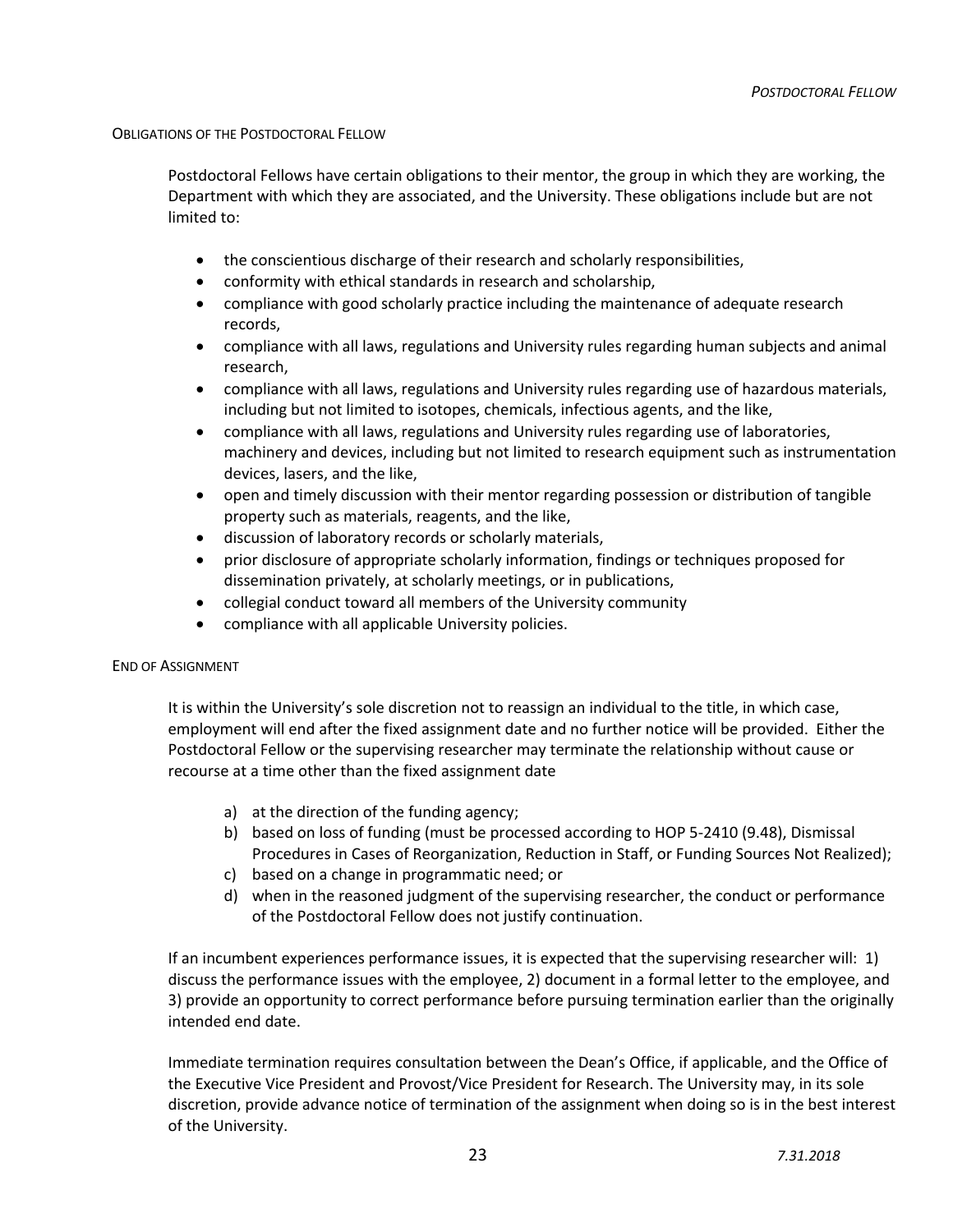# GRIEVANCES AND COMPLAINTS

An employee in these titles may present grievances and complaints in accordance with the Classified and Administrative and Professional Grievance Policy (HOP 7.C.1 Grievance Policy).

# TERMINATION OF EMPLOYMENT

The employing unit may terminate employment in accordance with the following policies:

Nonrenewal at 8/31 - HOP 5-1230 (2.3): Appointment and Term of Appointment of Administrative and Professional Personnel (Other than Administrative Officers)

Layoff - HOP 5-2410 (9.48): Dismissal Procedures in Cases of Reorganization, Reduction in Staff, or Funding Sources Not Realized

Termination for Cause - HOP 5-2420 (9.49): Policies and Procedures for Discipline and Dismissal and Grievances of Employees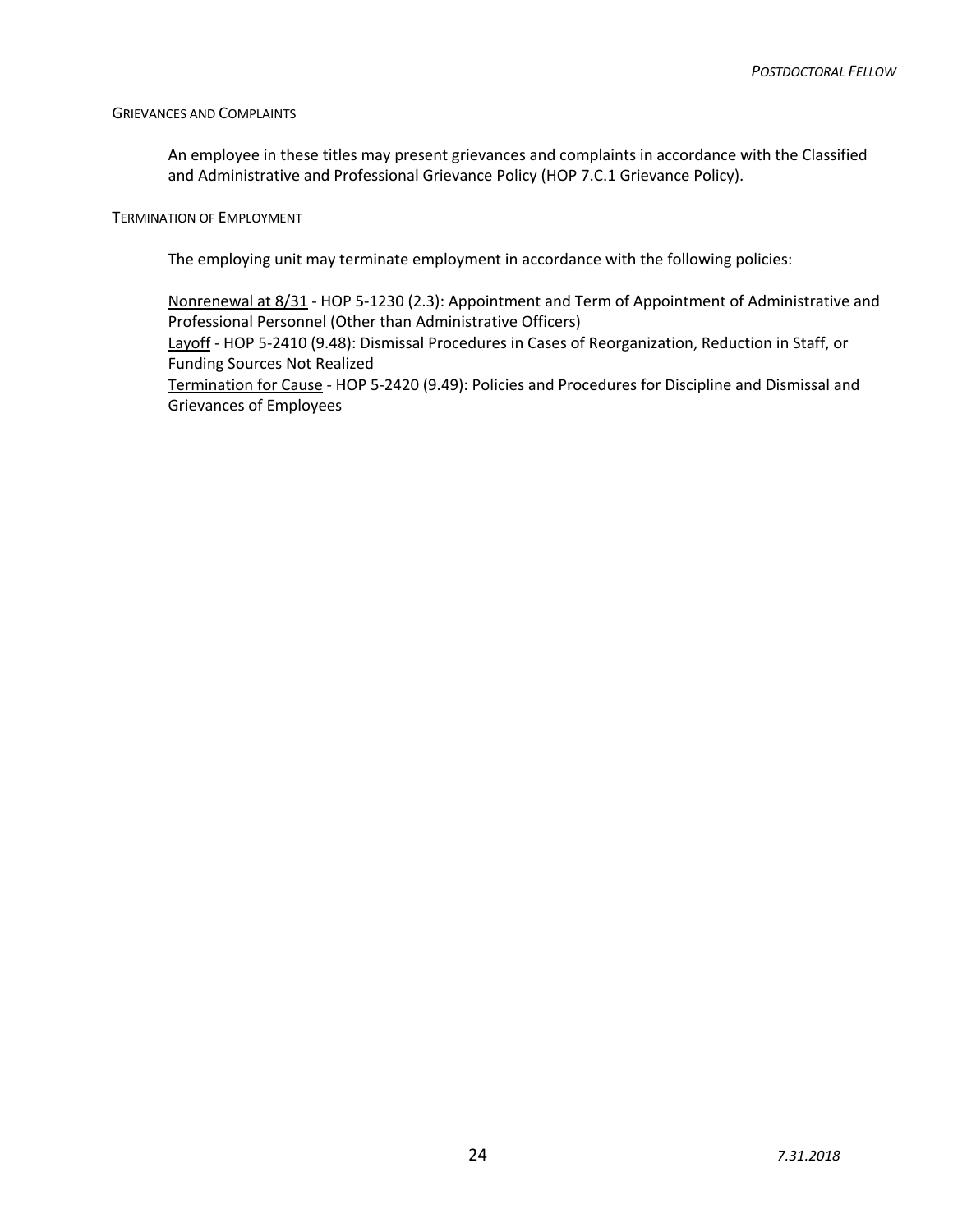# **Unpaid Positions – Research Affiliate**

The International Office should be contacted for information and any issues related to visas. http://world.utexas.edu/isss/scholars

The Research Affiliate positions are for individuals who have relationships with the University outside of traditional employment with no salary being received from the University for the position. An individual may hold a research affiliate position in addition to other positions at the University. Assignment as a Research Affiliate does not imply tenure or continuation at the University.

The Research Affiliate will continue to be the assignee and employee of the regular home institution or company at all times or be otherwise supported by external funding for the duration of the assignment. The University will exercise administrative control and technical supervision over the Research Affiliate's activities during the assignment.

The regular home institution or company shall be responsible for all costs and expenses incurred by these researchers, including, wages, fringe benefits, medical expenses, travel and living expenses. Any taxes on the researcher's stipend or company benefits due the State of Texas or the United States are the direct responsibility of the researcher and the home institution or company. Any unemployment insurance claims that arise from this affiliation are the responsibility of the regular home institution or company.

# **Position Titles covered under these procedures**

Unpaid Positions – Temporary – Research Affiliate Research Affiliate – Senior Research Fellow (A012) Research Affiliate – Research Fellow (A011) Research Affiliate – Postdoctoral (A010) Visiting Researcher/Scholar (A006)

# **Items Applicable To All UNPAID Positions Covered Under These Procedures**

Exceptions to these procedures must be approved by the Executive Vice President and Provost for units reporting through that office or the Vice President for Research for units reporting through that office prior to making an offer or commitment to an individual.

Requirements and information provided in these procedures are the University's guidelines but a college, school, or unit (CSU) may have additional requirements.

# **OTHER INFORMATION**

PI Status – Not Eligible: Research Affiliates – all titles

An offer letter signed by the nominee accepting the position is required.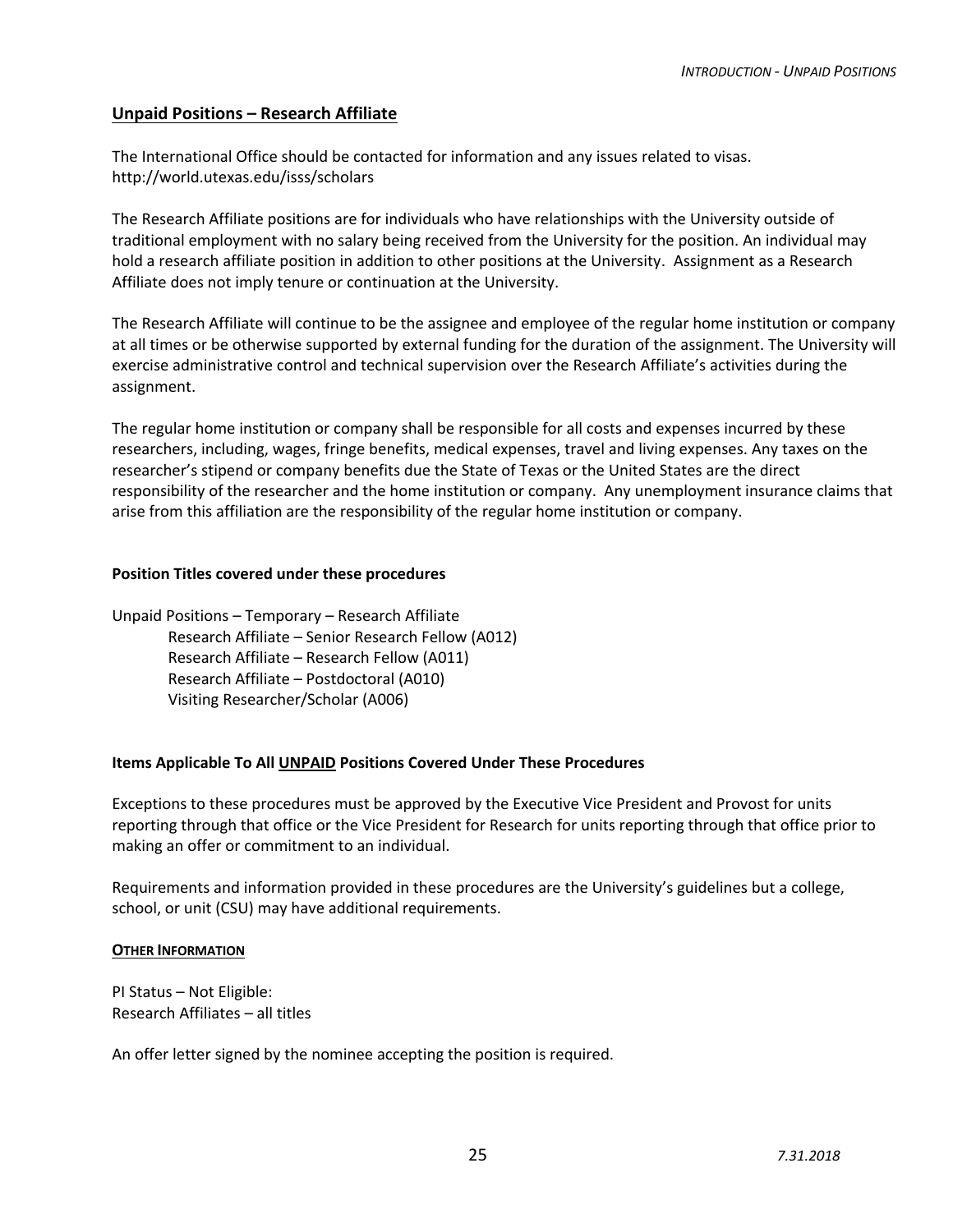A background check and visual compliance must be conducted on every individual assigned to a Research Affiliate position. For renewals, a visual compliance check is required and a background check is required if there is a break between assignments.

# **INTRODUCTION - UNPAID POSITIONS**

An annual performance evaluation is recommended but optional.

If an incumbent resigns from their position, a resignation letter should be attached to the Workday termination business process. The resignation letter can be a letter or email. The department should respond with a letter or email accepting the resignation.

# **GRIEVANCES AND COMPLAINTS**

These non-employee positions are not eligible for a formal grievance process within the University.

# **END OF ASSIGNMENT**

It is within the University's sole discretion not to reassign an individual to the title, in which case, employment will end after the fixed assignment date and no further notice will be provided. Either the incumbent or the supervising researcher may terminate the relationship without cause or recourse at a time other than the fixed assignment date

- a) at the direction of the regular home institution or sponsoring agency;
- b) based on a change in programmatic need; or
- c) when in the reasoned judgment of the supervising researcher, the conduct or performance of the incumbent does not justify continuation.

If the relationship is terminated, the regular home institution or company should be notified immediately.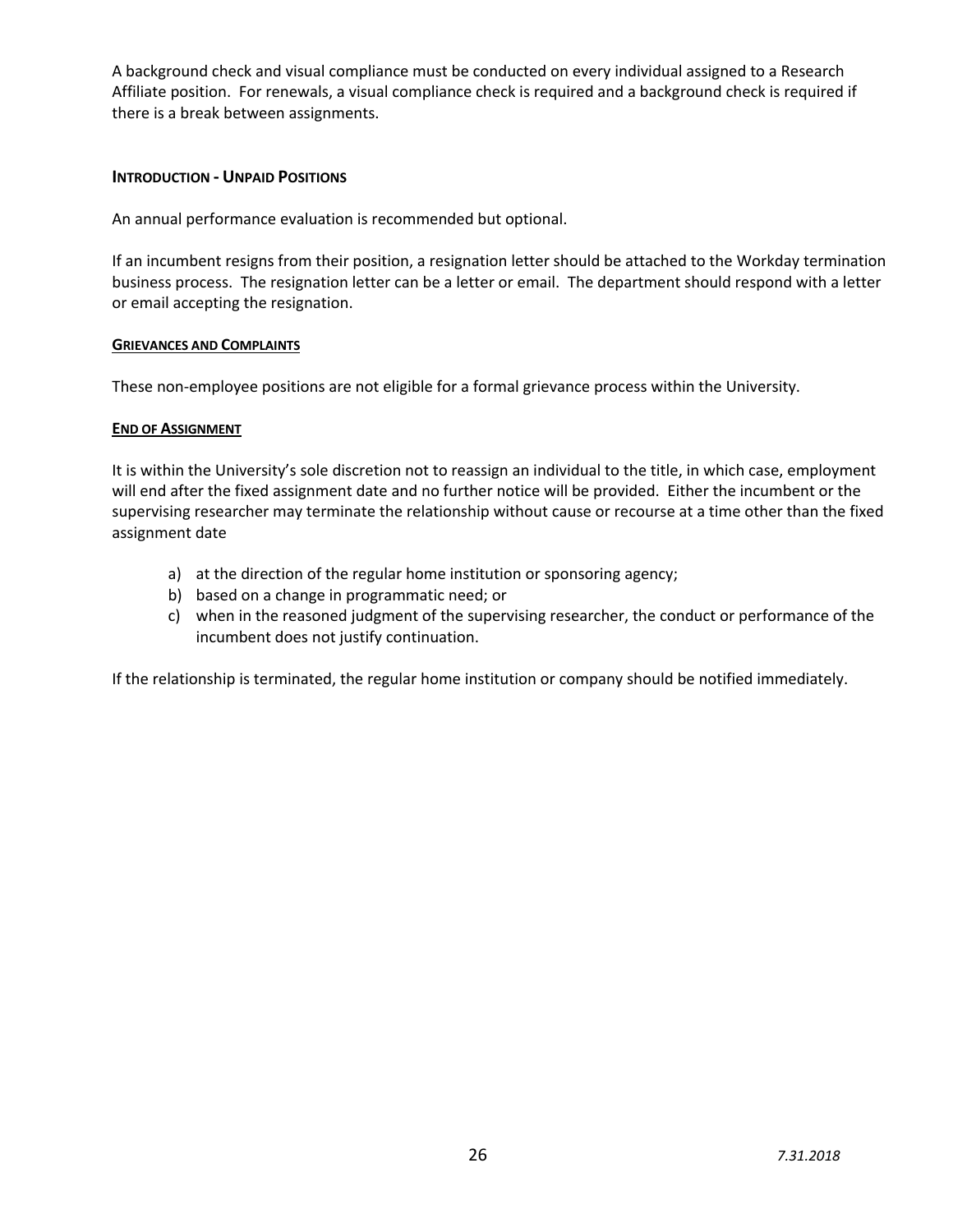# *RESEARCH AFFILIATE-SENIOR RESEARCH FELLOW/RESEARCH FELLOW*

# **Unpaid Positions – Research Affiliate**

*Research Affiliate-Senior Research Fellow (A012), Research Affiliate-Research Fellow (A011)* 

Title can be used for a visiting scientist/engineer who is regularly based at another institution or in industry and plans to return after a limited stay at UT Austin, is invited to collaborate on University sponsored activities and is established professionally in their field.

# EDUCATION

Ph.D. received more than 3 years ago.

Equivalent combination of relevant education and experience may be substituted as appropriate.

# **EXPERIENCE**

"Senior" title – Research accomplishments and professional experience equivalent to that of a full professor, including supervision of research programs/projects as a principal investigator. Expectation is that nominee will have at least 10 years of applicable experience.

Non-"Senior" title – Research accomplishments and professional experience equivalent to that of an established assistant professor or a new associate professor. The individual must have an established record as a mature, independent researcher. Expectation is that nominee will have at least 5 years of applicable experience.

# LENGTH OF ASSIGNMENT

Two-year assignment with the option to renew in two-year intervals. There is no limit on the renewals.

# OTHER INFORMATION

Individuals assigned to these titles are not authorized to submit research proposals as a Principal Investigator or Co-Principal Investigator.

An offer letter signed by the nominee accepting the position is required.

A background check and visual compliance must be conducted on every individual assigned to a Research Affiliate position. For renewals, a visual compliance check is required and a background check is required if there is a break in assignments.

An annual performance evaluation is recommended but optional.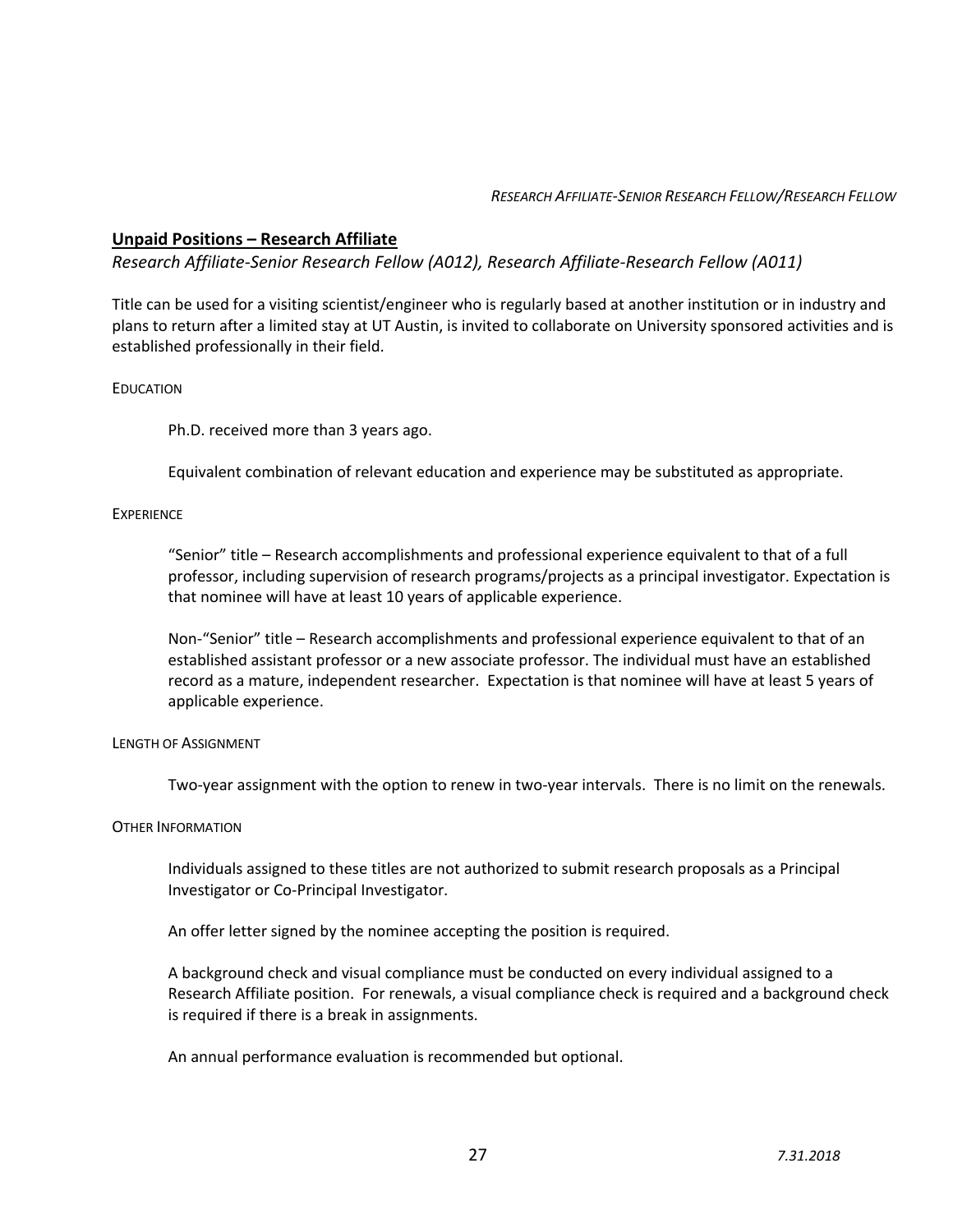If an incumbent resigns from their position, a resignation letter should be attached to the Workday termination business process. The resignation letter can be a letter or email. The department should respond with a letter or email accepting the resignation.

# **RESEARCH AFFILIATE-SENIOR RESEARCH FELLOW/RESEARCH FELLOW**

#### GRIEVANCES AND COMPLAINTS

These non-employee positions are not eligible for a formal grievance process within the University.

#### END OF ASSIGNMENT

It is within the University's sole discretion not to reassign an individual to the title, in which case, employment will end after the fixed assignment date and no further notice will be provided. Either the incumbent or the supervising researcher may terminate the relationship without cause or recourse at a time other than the fixed assignment date

- a) at the direction of the regular home institution or sponsoring agency;
- b) based on a change in programmatic need; or
- c) when in the reasoned judgment of the supervising researcher, the conduct or performance of the incumbent does not justify continuation.

If the relationship is terminated, the regular home institution or company should be notified immediately.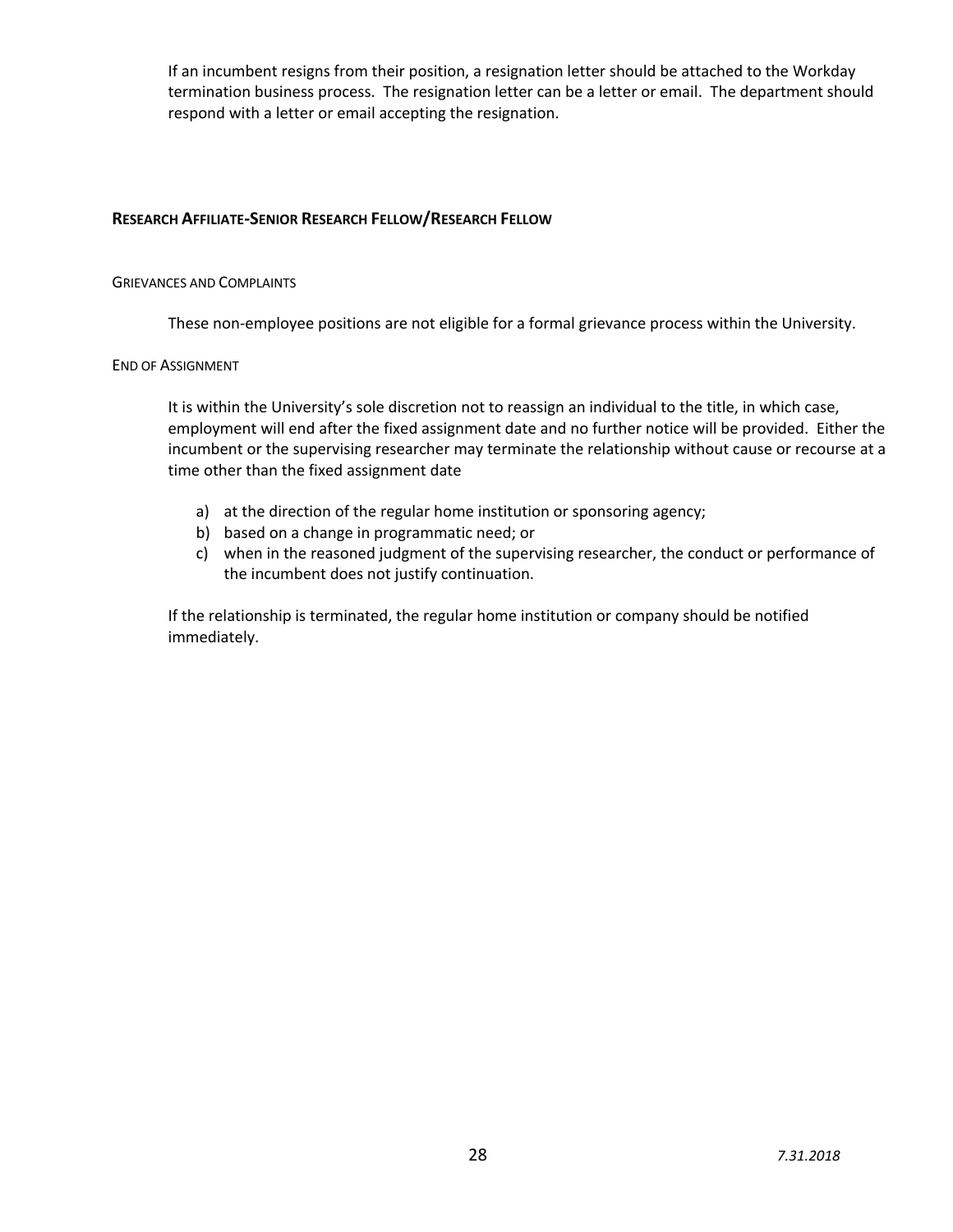# **Unpaid Positions – Research Affiliate**

*Research Affiliate-Postdoctoral* (A010)

# *Assignment to this title requires full-time external support.*

This title is used when a junior scientist/scholar has been awarded a fellowship or traineeship from an external agency or organization based on individual merit and for the specific purpose of individual development. The awards may be paid directly to the recipient from the grantor or administered through a University account by the Office of Sponsored Projects according to the requirements of the fellowship. Payments are not made through the University payroll system and there is no employer/employee relationship between the University and the fellowship recipient. These scholars may be paid a stipend to pursue an individually defined training program according to the requirements of the fellowship. The assignments are intended to provide a full-time training program of advanced academic preparation and research training under the mentorship of a more experienced scientist/scholar.

# EDUCATION

Ph.D. received within the past 3 years. The official proof of Ph.D. must be issued by the Office of the Registrar.

# LENGTH OF ASSIGNMENT

One-year assignment which can be renewed on an annual basis up to a total of five years. Previous time in a postdoctoral fellow position (whether paid or unpaid) at the University or at any other university counts towards this time limitation (unless the area or discipline changes).

# SALARY / BENEFITS

There is no salary associated with this title, but the research affiliate-postdoctoral position is eligible to enroll in certain health insurance plans that are part of the University's group insurance program. The incumbent must pay all premiums associated with the insurance options selected.

# OTHER INFORMATION

An individual assigned to this title is not authorized to submit research proposals as a Principal Investigator or Co-Principal Investigator.

An offer letter signed by the nominee accepting the position is required.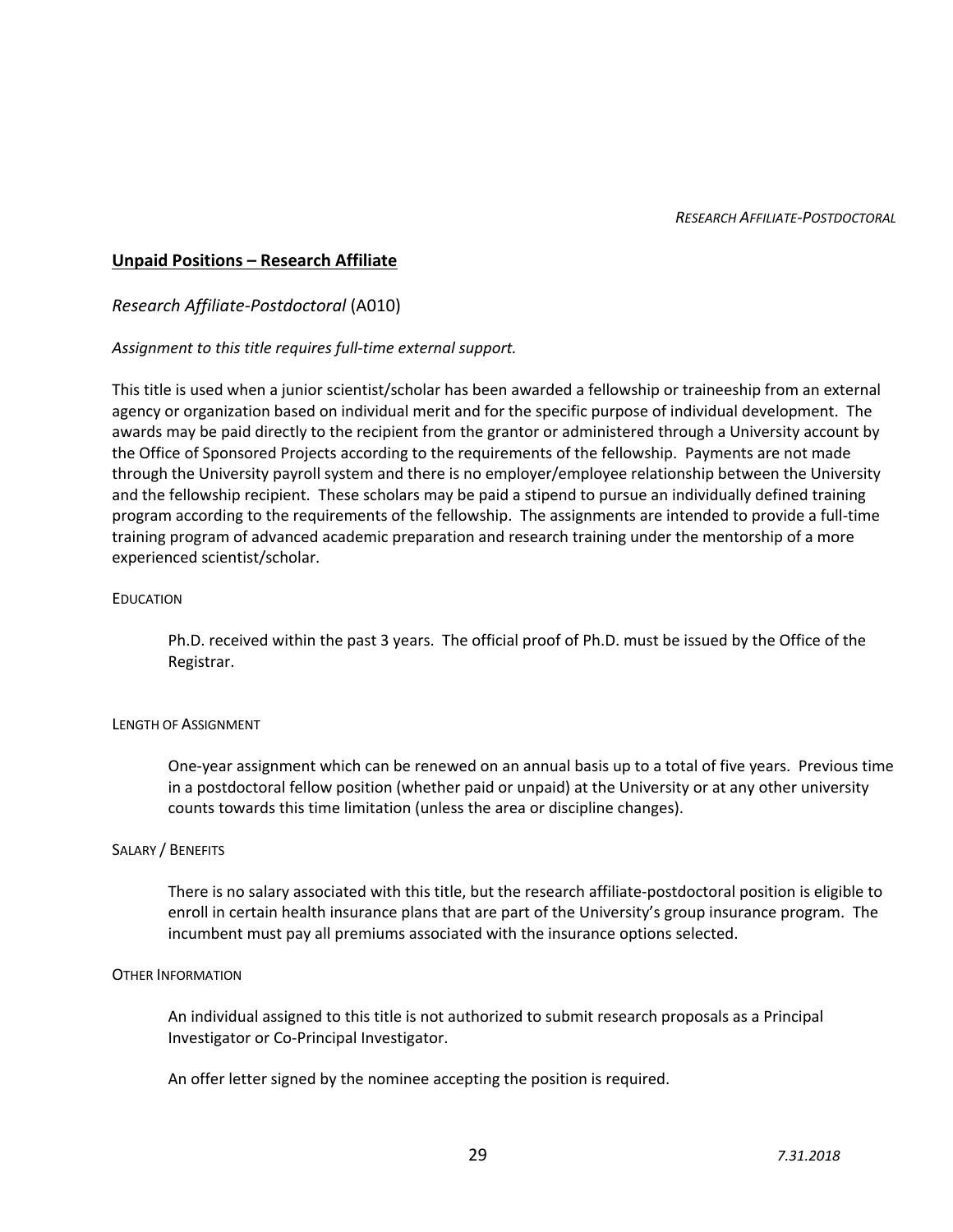A background check and visual compliance must be conducted on every individual assigned to a Research Affiliate position. For renewals, a visual compliance check is required and a background check is required if there is a break in assignments.

An annual performance evaluation is recommended but optional.

If an incumbent resigns from their position, a resignation letter should be attached to the Workday termination business process. The resignation letter can be a letter or email. The department should respond with a letter or email accepting the resignation.

# *RESEARCH AFFILIATE-POSTDOCTORAL*

# OBLIGATIONS OF THE SUPERVISING RESEARCHER

Expectations should be developed in writing and discussed with the Postdoctoral Fellow at the beginning of the assignment period, with opportunity for review and revision as the assignment progresses. Annual written progress reviews should be conducted based on the expectations that have been established for the Postdoctoral Fellow and on progress toward overall career goals. The evaluation process should include the opportunity for the Postdoctoral Fellow to respond in writing to the evaluation.

# OBLIGATIONS OF THE RESEARCH AFFILIATE -POSTDOCTORAL

Postdoctoral mentoring is a personal, voluntary, one-to-one relationship between a more experienced scientist/scholar and a junior scientist/scholar through which the junior scientist/scholar receives guidance and encouragement that contributes to professional development of the junior scholar.

Research Affiliate-Postdoctoral Fellows have certain obligations to their mentor, the group in which they are working, the Department with which they are associated, the sponsor whose funds support them, and the University. These obligations include but are not limited to:

- the conscientious discharge of their research and scholarly responsibilities,
- conformity with ethical standards in research and scholarship,
- compliance with good scholarly practice including the maintenance of adequate research records,
- compliance with all laws, regulations and University rules regarding human subjects and animal research,
- compliance with all laws, regulations and University rules regarding use of hazardous materials, including but not limited to isotopes, chemicals, infectious agents, and the like,
- compliance with all laws, regulations and University rules regarding use of laboratories, machinery and devices, including but not limited to research equipment such as instrumentation devices, lasers, and the like,
- open and timely discussion with their mentor regarding possession or distribution of tangible property such as materials, reagents, and the like,
- discussion of laboratory records or scholarly materials,
- prior disclosure of appropriate scholarly information, findings or techniques proposed for dissemination privately, at scholarly meetings, or in publications,
- collegial conduct toward all members of the University community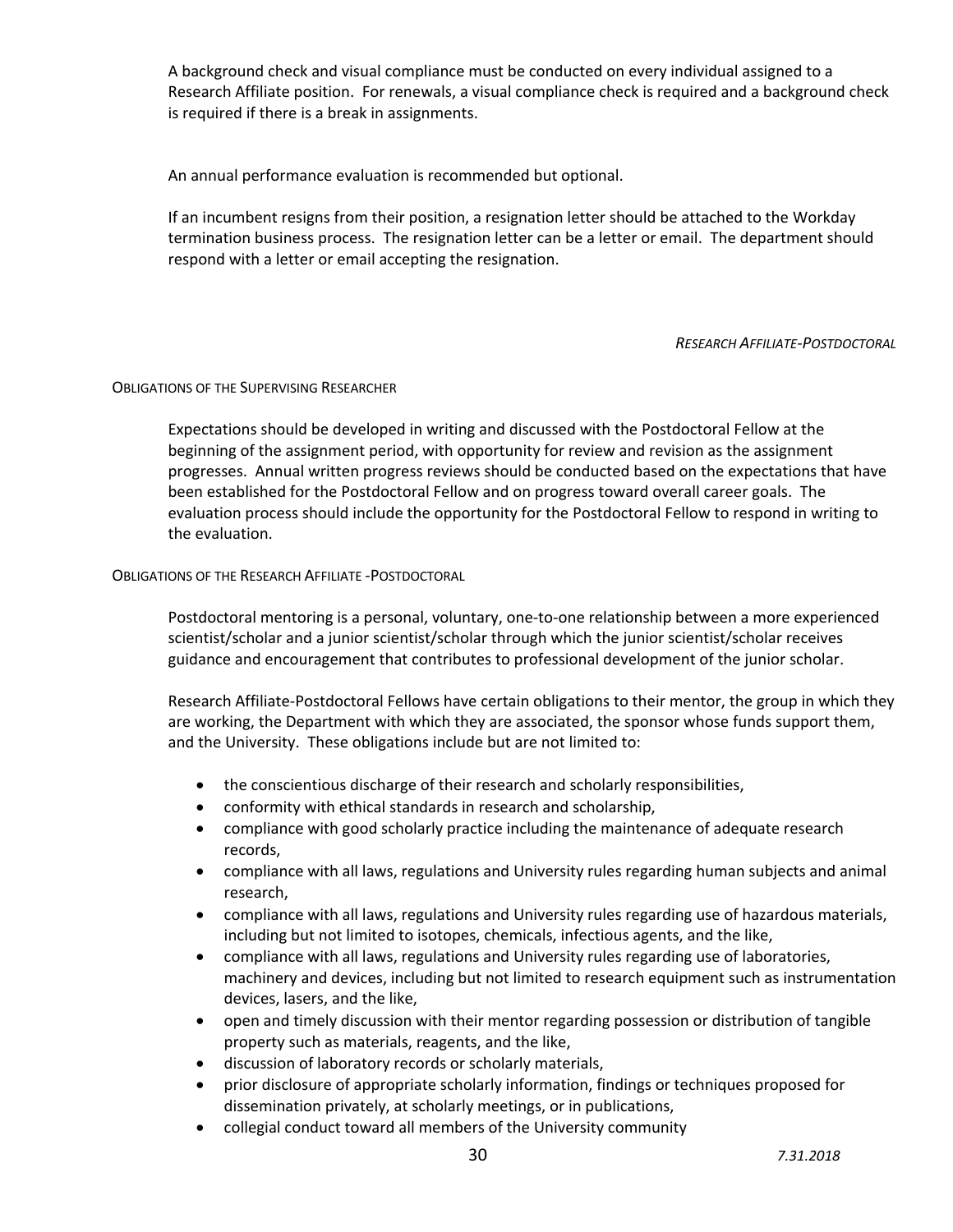• compliance with all applicable University policies.

# GRIEVANCES AND COMPLAINTS

This non-employee position is not eligible for a formal grievance process within the University.

# END OF ASSIGNMENT

It is within the University's sole discretion not to reassign an individual to the title, in which case, employment will end after the fixed assignment date and no further notice will be provided. Either the incumbent or the supervising researcher may terminate the relationship without cause or recourse at a time other than the fixed assignment date:

# *RESEARCH AFFILIATE-POSTDOCTORAL*

- a) at the direction of the regular home institution or sponsoring agency;
- b) based on a change in programmatic need; or
- c) when in the reasoned judgment of the supervising researcher, the conduct or performance of the incumbent does not justify continuation.

If an incumbent experiences performance issues, it is expected that the supervising researcher will: 1) discuss the performance issues with the employee, 2) document in a formal letter to the employee, and 3) provide an opportunity to correct performance before pursuing termination earlier than the originally intended end date.

If the relationship is terminated, the regular home institution or company should be notified immediately.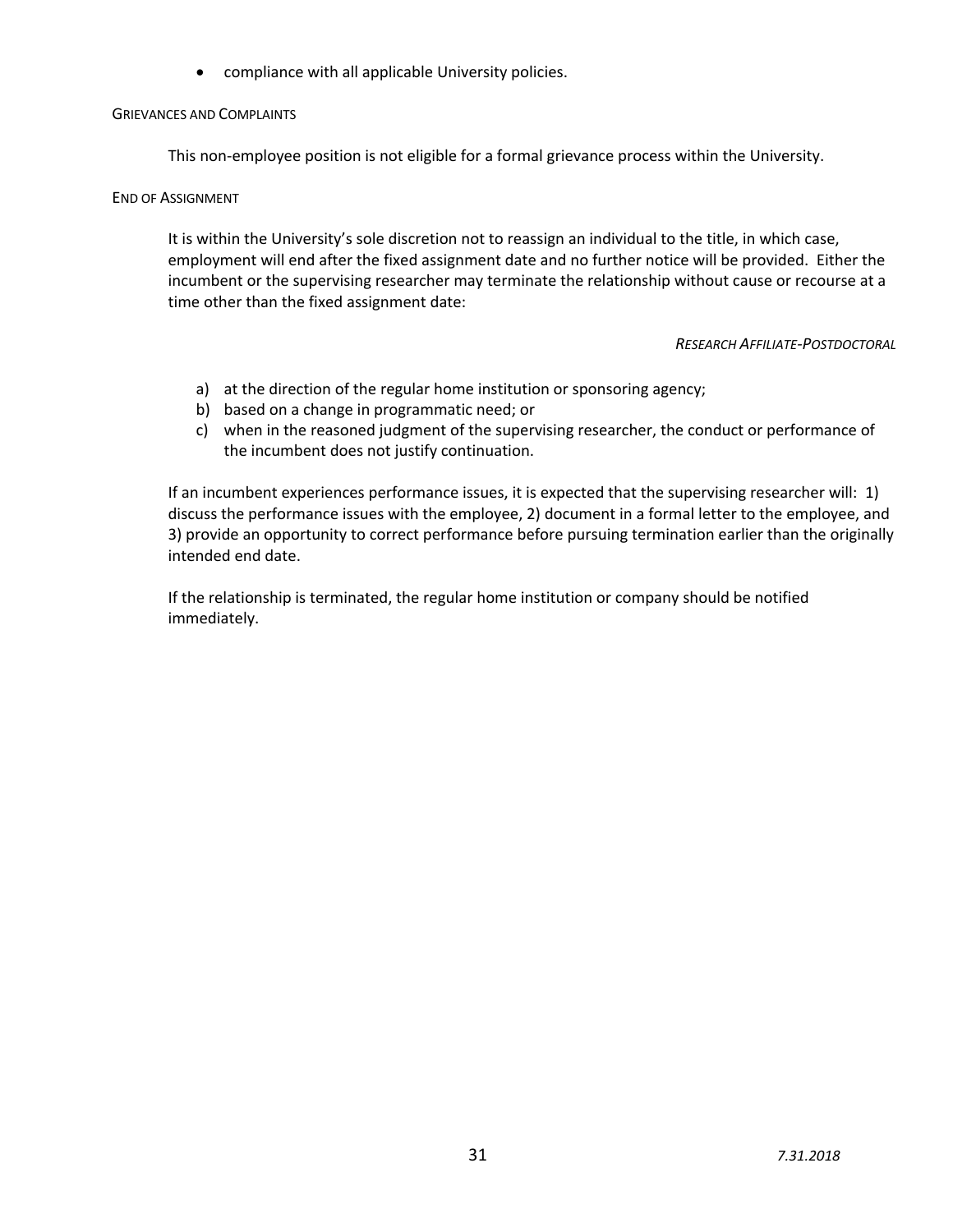# **Unpaid Positions – Research Affiliate**

# *Research Affiliate- Visiting Researcher/Scholar (A006)*

The Visiting Researcher/Scholar title is used for visitors seeking to pursue individually defined research or scholarly activities that may benefit their own research endeavors in addition to furthering the University's mission.

This title requires a University sponsor and is an unpaid position.

# LENGTH OF ASSIGNMENT

The initial assignment is for up to one year with the option to renew the assignment on an annual basis.

#### OTHER INFORMATION

Individuals assigned to this title are not authorized to submit research proposals as a Principal Investigator or Co-Principal Investigator.

A background check and visual compliance must be conducted on every individual assigned to a Research Affiliate position. For renewals, a visual compliance check is required and a background check is required if there is a break in assignments.

Information about the Research Affiliate-Visiting Researcher/Scholar program can be found at: https://research.utexas.edu/resources/visiting-researchers-and-scholars/.

# GRIEVANCES AND COMPLAINTS

This non-employee position is not eligible for a formal grievance process within the University.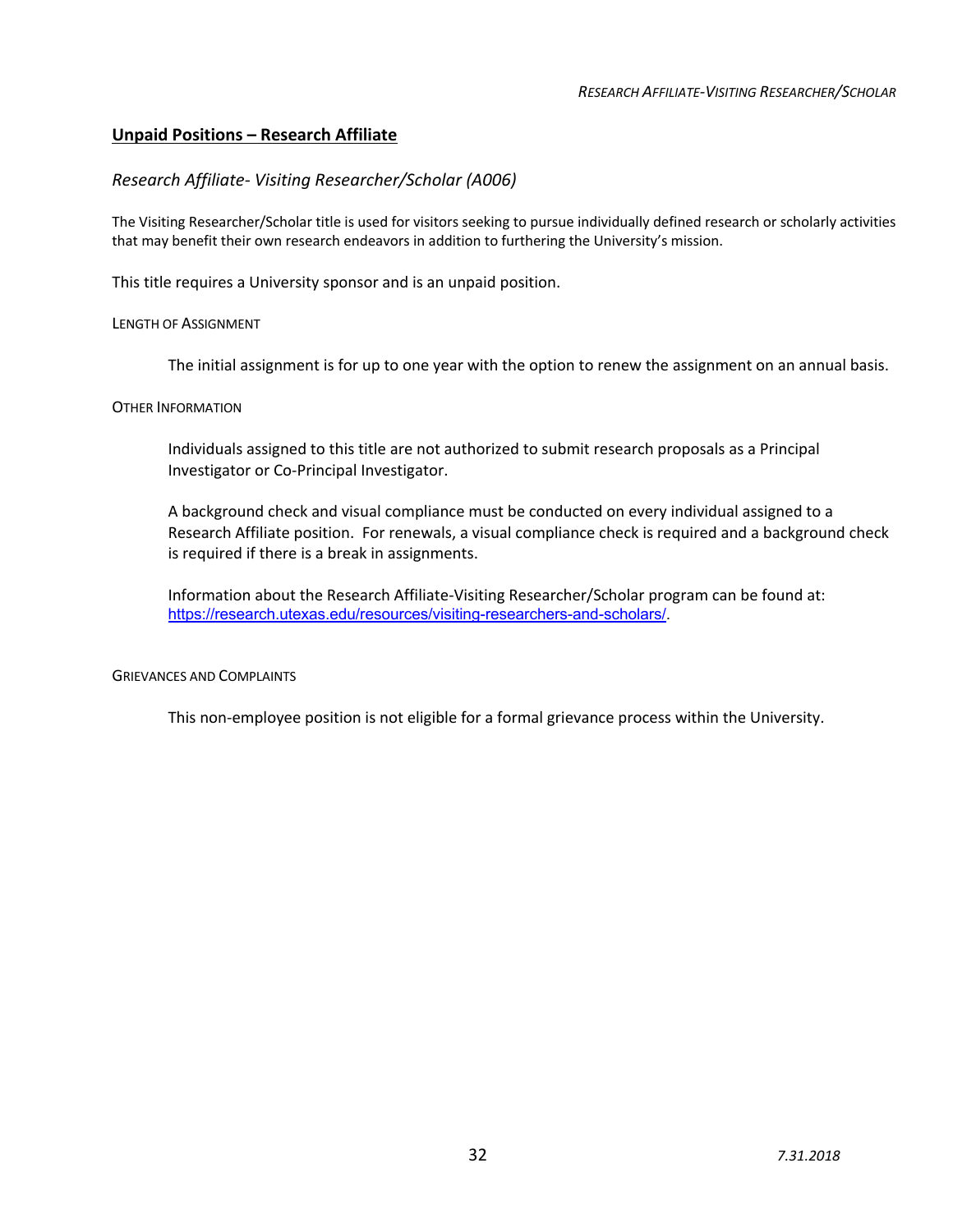# SAMPLE OFFER LETTER *REGULAR RESEARCH POSITIONS*

*You may add additional language to customize this letter for your area needs but any substantive changes should be discussed in advance with the Office of the Vice President for Research or the Office of the Executive Vice-President and Provost.* 

<insert date>

**XXXXXXXX XXXXXXXX XXXXXXXX** 

Dear <insert candidate's name>:

I am pleased to offer you a position as a <insert job title> in the <insert institute/bureau/lab/department/school/college name> at The University of Texas at Austin. Your assignment will be effective <insert start date> *Include the following* if the job posting included an end date. and is expected to continue through <insert end date>. Your assignment will be at <insert percent time> with a full-time annual rate of <insert rate>.

Include the following paragraph if the position is ongoing and expected to continue beyond the fiscal year of the initial *assignment. Do not insert if there is a known assignment end date stated in the first paragraph*.

In accordance with the provisions of Handbook of Operating Procedures 5-1230, and consistent with all other administrative and professional non-faculty staff at the university, your assignment will be reviewed for renewal at the end of each fiscal year at which time you will be considered for reappointment to a succeeding one-year term.

In this position you will report directly to <insert name of PI or other supervisor> and your primary research area will be <insert applicable description that may include specific duties, responsibilities, and if there is an expectation that employee will generate research funds>. *Include the following for Research Scientist, Senior Research Scientist, Research Engineer and Senior Research Engineer.* You are also responsible for submitting an Annual Summary of Activity Report at the end of each academic year and for forwarding the original report to the Vice President for Research.

All staff, faculty and administrators are subject to the relevant provisions of the *Rules and Regulations* of the Board of Regents and the *Handbook of Operating Procedures* of The University of Texas at Austin and to applicable state and federal law. Specifically, this position is subject to the policy and procedures related to professional research and administrative and professional positions. The salary figure above is subject to all deductions required by federal and state law and, if permitted by law, such other deductions as you may authorize.

# *Include the following paragraph on moving expenses where relevant*:

The <insert unit name> will reimburse you for the actual expenses of moving your family and household goods on a documented basis up to a maximum of  $\zeta$  <insert amount>. Expenses that meet the criteria set forth in IRS Publication 521 *(http://www.irs.gov/publications/p521/index.html)* are non-taxable. We can also assist you in accessing the relocation services offered by Human Resource Services. Please let us know if you are interested in pursuing this option.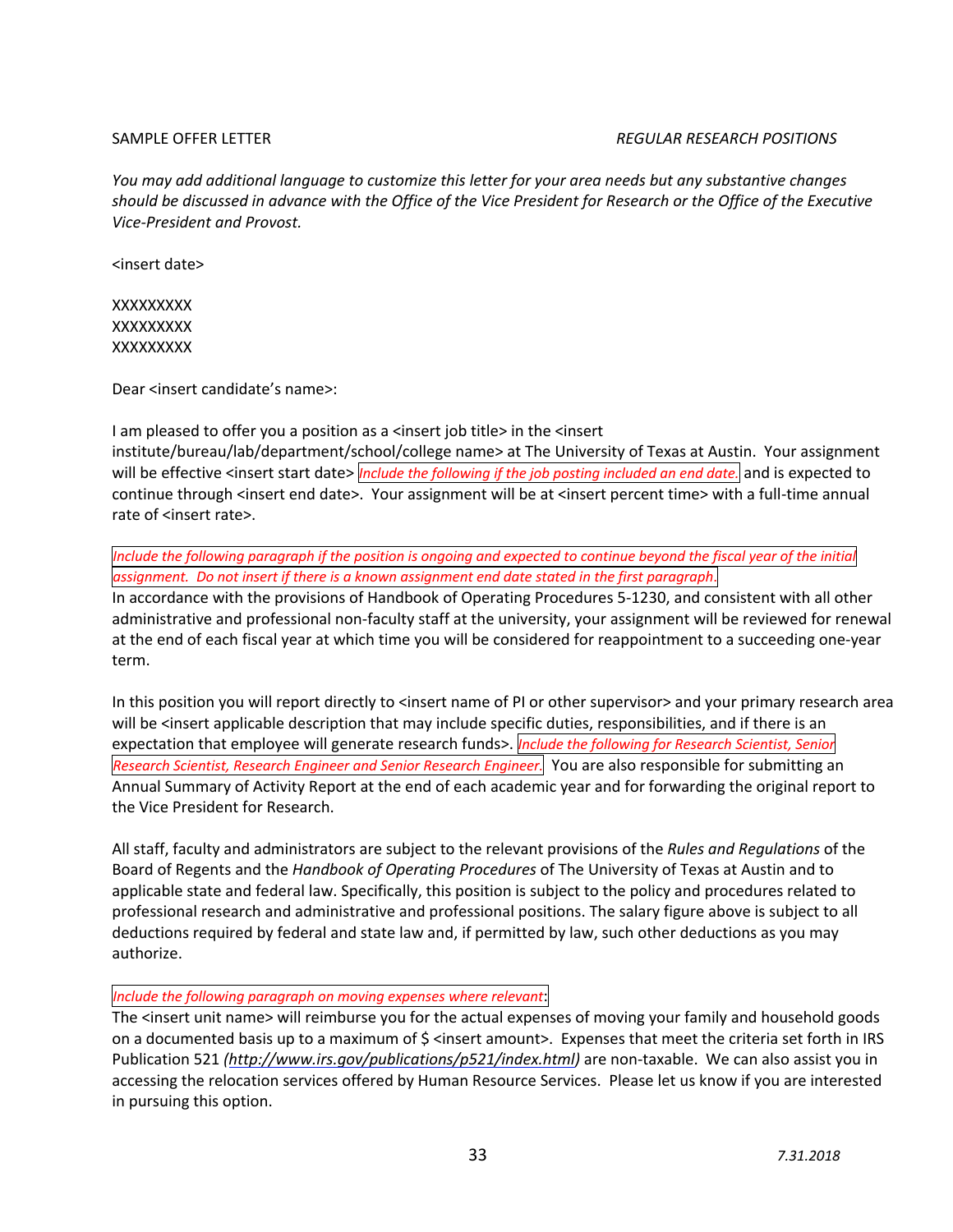*• Include the following paragraph for NEW benefits-eligible employees.*

- *Omit the benefits paragraph if the candidate is a continuing benefits-eligible employee.*
- *Omit the benefits paragraph if the assignment does not meet the definition of benefits eligibility (i.e. 20 hours per week for 135 days (4-1/2 months))*

You will be entitled to all employee benefits authorized by the state legislature. Human Resource Services will provide you with full information on available University services and resources at the New Employee Welcome/Orientation, which you should attend as soon as possible upon your arrival. As a new employee you have 31 calendar days from the initial date of your appointment <insert expected start date> to enroll for insurance coverage.

*Include the following paragraph when all pre-employment screening requirements apply (i.e., candidate is NEW to UT):*

This offer is contingent upon satisfactory completion of all pre-employment screening requirements. These include the following:

(1) Completion of the I-9, Employment Eligibility Verification form and provision of required documentation within three working days of the start date of your assignment. This documentation is required by the Federal Immigration Reform and Control Act to verify employment eligibility to work in the United States and will be handled upon your arrival.

(2) A background check as required by institutional policy for newly appointed staff. For this purpose, you will receive an email with instructions for accessing the Background Check Administration system to provide the necessary information for conducting the background check.

We are enthusiastic about your proposed employment and look forward to having you as a member of the research program. Please indicate your acceptance of this offer by signing the original of this letter and returning it to me. The copy should be retained for your records.

Sincerely,

<insert name> <insert title>

cc: <insert names>

I accept this offer of employment and I attest that the credentials reflected in the curriculum vitae submitted with my application are correct:

<insert candidate's name>

Date: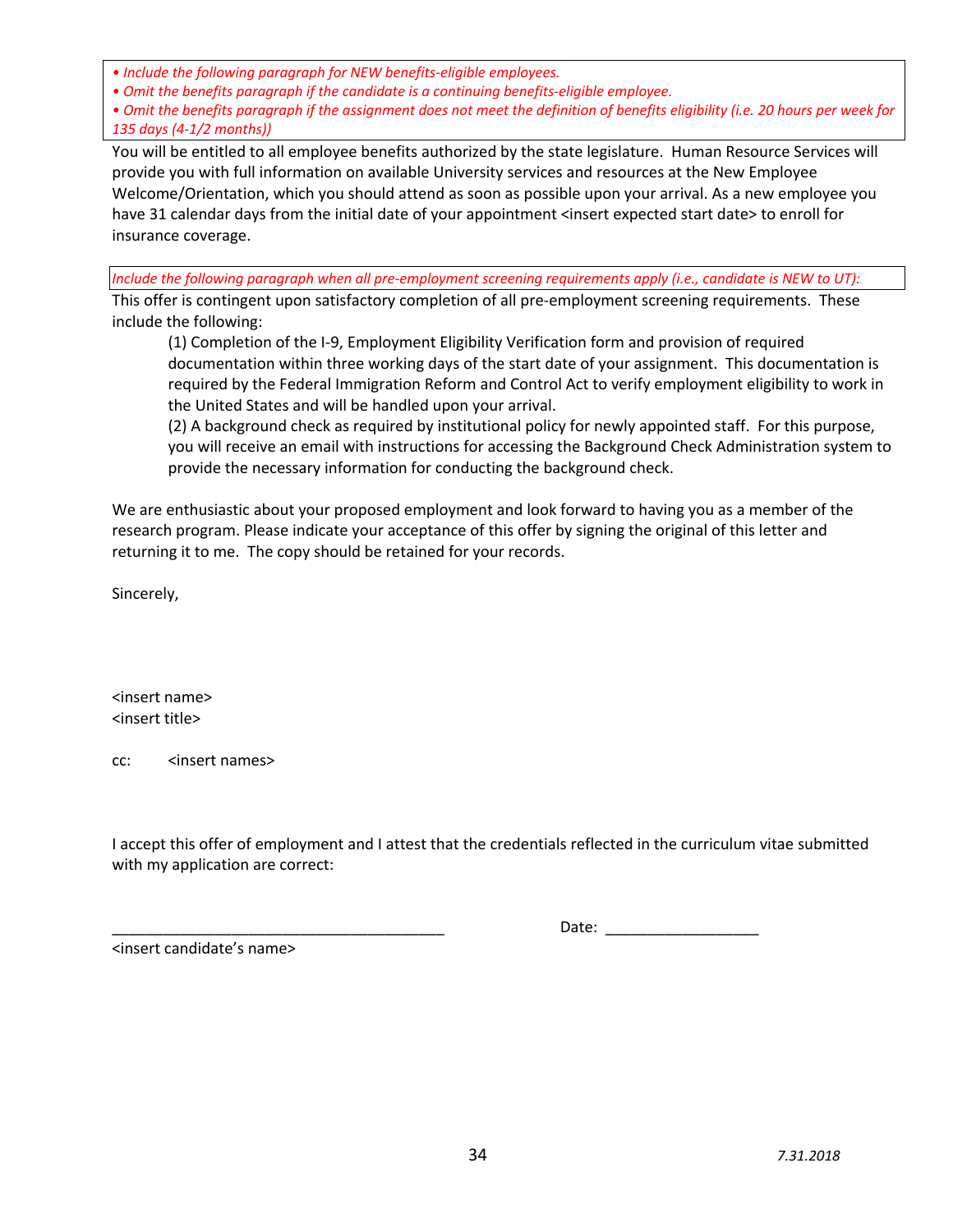*You may add additional language to customize this letter for your area needs but any substantive changes should be discussed in advance with the Office of the Vice President for Research or the Office of the Executive Vice-President and Provost.* 

<insert date>

**XXXXXXXX XXXXXXXX XXXXXXXX** 

Dear <insert candidate's name>:

I am pleased to offer you a position as a <insert job title> in the <insert institute/bureau/lab/ department/school/college name> at The University of Texas at Austin. Your initial assignment will be for one year and will begin on <insert anticipated start date> and end on <insert anticipated end date>. Your assignment will be at <insert percent time> with a full-time annual rate of <insert rate>.

# *Include the following paragraph if applicable*.

This offer is contingent upon successful completion of all requirements for your <insert degree> by <insert deadline>.

During your first term, your assignment is contingent upon satisfactory performance and the existence of funding. At the end of the term your assignment may be eligible for renewal on an annual basis up to an additional <insert number> of years, based on satisfactory performance, the existence of funding, and programmatic need.

In this position you will report directly to <insert name of PI or other supervisor> and your primary research area will be <insert applicable description which may include specific duties, responsibilities, and any instructional responsibilities that will be assigned>.

All staff, faculty and administrators are subject to the relevant provisions of the *Rules and Regulations* of the Board of Regents and the *Handbook of Operating Procedures* of The University of Texas at Austin and to applicable state and federal law. Specifically, this position is subject to the policy and procedures related to professional research and administrative and professional positions. The salary figure above is subject to all deductions required by federal and state law and, if permitted by law, such other deductions as you may authorize.

# *Include the following paragraph on moving expenses where relevant*.

The <insert unit name> will reimburse you for the actual expenses of moving your family and household goods on a documented basis up to a maximum of \$ <insert amount>. Expenses that meet the criteria set forth in IRS Publication 521 (https://www.irs.gov/publications/p521) are non-taxable. We can also assist you in accessing the relocation services offered by Human Resource Services. Please let us know if you are interested in pursuing this option.

*• Include the following paragraph for NEW benefits-eligible employees (this includes those whose previous UT assignment was to a student academic title).*

*• Omit the benefits paragraph if the candidate is a continuing benefits-eligible employee.* 

*• Omit the benefits paragraph if the assignment does not meet the definition of benefits eligibility (i.e. 20 hours per week for 135 days (4-1/2 months))*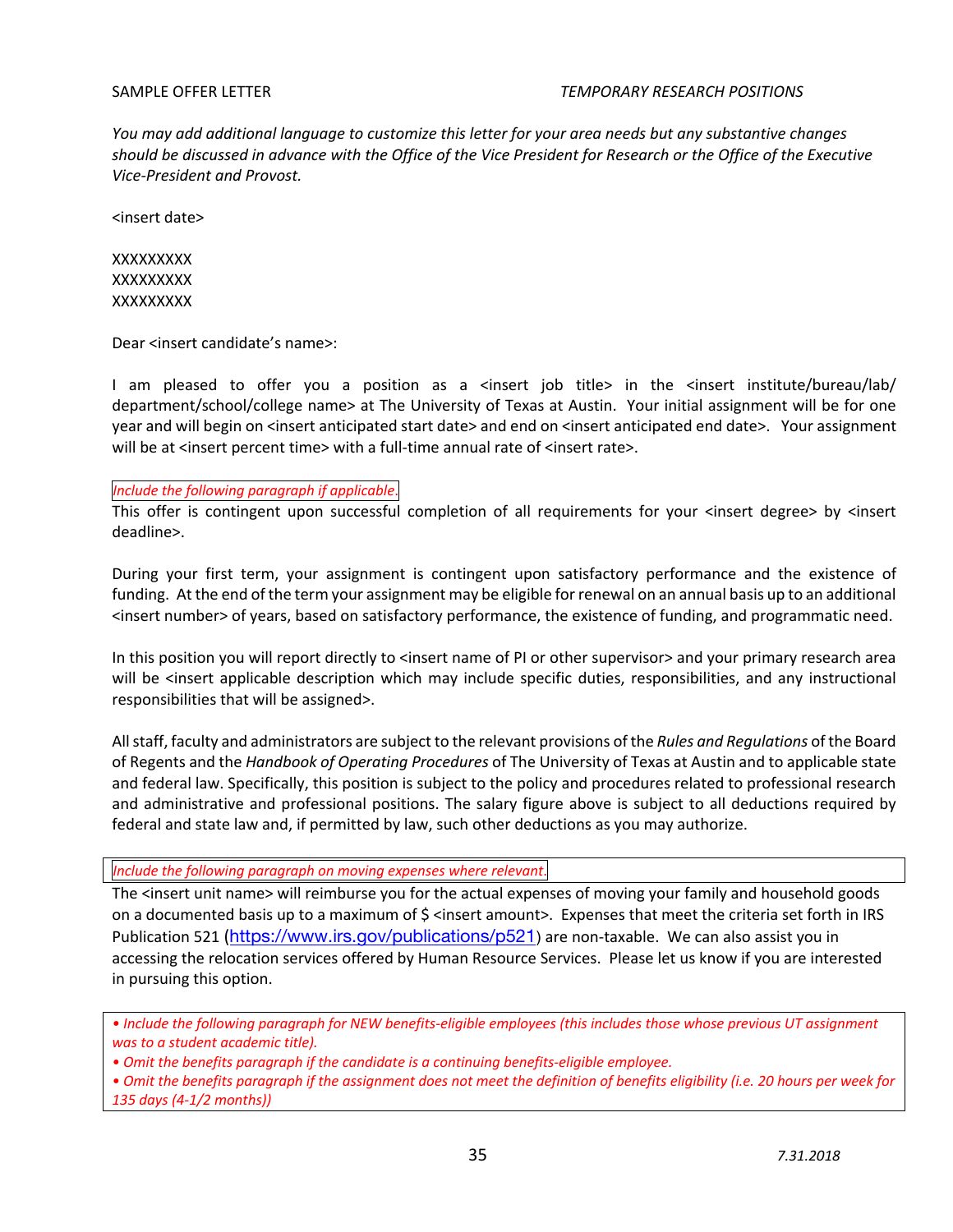You will be entitled to all employee benefits authorized by the state legislature. Human Resource Services will provide you with full information on available University services and resources at the New Employee Welcome/Orientation, which you should attend as soon as possible upon your arrival. As a new employee you have 31 calendar days from the initial date of your assignment <insert expected start date> to enroll for insurance coverage.

*Include the following paragraph when all pre-employment screening requirements apply (i.e., candidate is NEW to UT):*

This offer is contingent upon satisfactory completion of all pre-employment screening requirements. These include the following:

(1) Completion of the I-9, Employment Eligibility Verification form and provision of required documentation within three working days of the start date of your assignment. This documentation is required by the Federal Immigration Reform and Control Act to verify employment eligibility to work in the United States and will be handled upon your arrival.

(2) A background check as required by institutional policy for newly appointed staff. For this purpose, you will receive an email with instructions for accessing the Background Check Administration system to provide the necessary information for conducting the background check.

We are enthusiastic about your proposed employment and look forward to having you as a member of the research program. Please indicate your acceptance of this offer by signing the original of this letter and returning it to me. The copy should be retained for your records.

Sincerely,

<insert name> <insert title>

Enclosure: Background Check Request Form

cc: <insert names>

I accept this offer of employment and I attest that the credentials reflected in the curriculum vitae submitted with my application are correct:

<insert candidate's name>

\_\_\_\_\_\_\_\_\_\_\_\_\_\_\_\_\_\_\_\_\_\_\_\_\_\_\_\_\_\_\_\_\_\_\_\_\_\_\_ Date: \_\_\_\_\_\_\_\_\_\_\_\_\_\_\_\_\_\_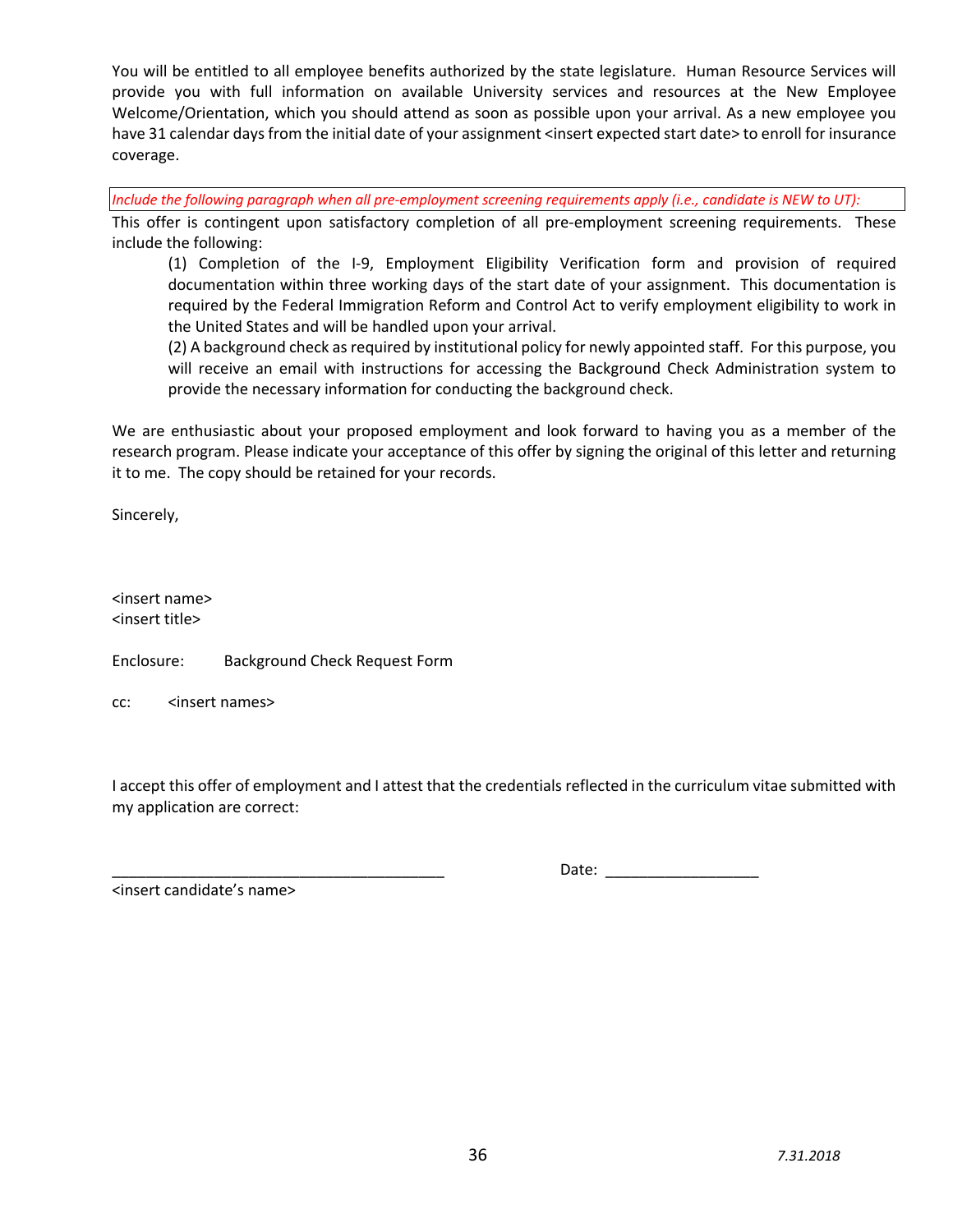*You may add additional language to customize this letter for your area needs but any substantive changes should be discussed in advance with the Office of the Vice President for Research or the Office of the Executive Vice-President and Provost.* 

<insert date>

XXXXXXXXX XXXXXXXXX XXXXXXXXX

Dear <insert candidate's name>:

I am pleased to offer you a position as a non-exempt Researcher - <insert internal position title> in the <insert institute/bureau/lab/department/school/college name> at The University of Texas at Austin. Your assignment will be effective <insert start date> *Include the following* if the job posting included an end date. and is expected to continue through <insert end date>. Your assignment will be at <insert percent time/hrs. per week> with a fulltime annual rate of <insert rate>.

Include the following paragraph if the position is ongoing and expected to continue beyond the fiscal year of the initial *assignment. Do not insert if there is a known assignment end date stated in the first paragraph*. In accordance with the provisions of Handbook of Operating Procedures 5-1230, and consistent with all other administrative and professional non-faculty staff at the university, your assignment will be reviewed for renewal at the end of each fiscal year at which time you will be considered for reappointment to a succeeding one-year term.

In this position you will report directly to <insert name of PI or other supervisor> and your primary research area will be <insert applicable description that may included specific duties, responsibilities, and if there is an expectation that employee will generate research funds>. *Include the following for Research Scientist, Senior Research Scientist, Research Engineer and Senior Research Engineer.* You are also responsible for submitting an Annual Summary of Activity Report at the end of each academic year and for forwarding the original report to the Vice President for Research.

All staff, faculty and administrators are subject to the relevant provisions of the *Rules and Regulations* of the Board of Regents and the *Handbook of Operating Procedures* of The University of Texas at Austin and to applicable state and federal law. Specifically, this position is subject to the policy and procedures related to professional research and administrative and professional positions. The salary figure above is subject to all deductions required by federal and state law and, if permitted by law, such other deductions as you may authorize.

# *Include the following paragraph on moving expenses where relevant*:

The <insert unit name> will reimburse you for the actual expenses of moving your family and household goods on a documented basis up to a maximum of \$ <insert amount>. Expenses that meet the criteria set forth in IRS Publication 521 (https://www.irs.gov/publications/p521) are non-taxable. We can also assist you in accessing the relocation services offered by Human Resource Services. Please let us know if you are interested in pursuing this option.

*• Include the following paragraph for NEW benefits-eligible employees.*

*• Omit the benefits paragraph if the candidate is a continuing benefits-eligible employee.*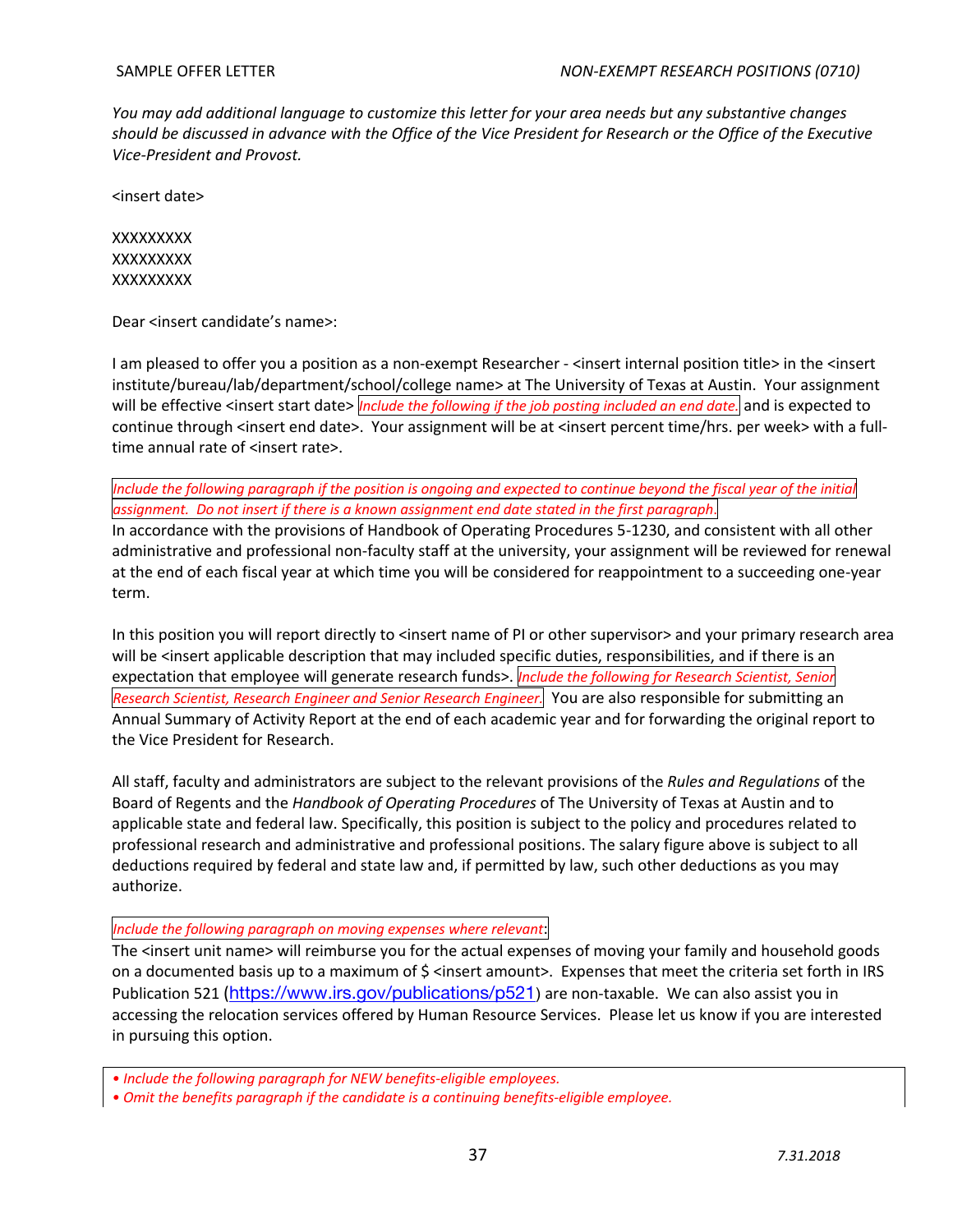*• Omit the benefits paragraph if the assignment does not meet the definition of benefits eligibility (i.e. 20 hours per week for 135 days (4-1/2 months))*

You will be entitled to all employee benefits authorized by the state legislature. Human Resource Services will provide you with full information on available University services and resources at the New Employee Welcome/Orientation, which you should attend as soon as possible upon your arrival. As a new employee you have 31 calendar days from the initial date of your appointment <insert expected start date> to enroll for insurance coverage.

*Include the following paragraph when all pre-employment screening requirements apply (i.e., candidate is NEW to UT):*

This offer is contingent upon satisfactory completion of all pre-employment screening requirements. These include the following:

(1) Completion of the I-9, Employment Eligibility Verification form and provision of required documentation within three working days of the start date of your assignment. This documentation is required by the Federal Immigration Reform and Control Act to verify employment eligibility to work in the United States and will be handled upon your arrival.

(2) A background check as required by institutional policy for newly appointed staff. For this purpose, you will receive an email with instructions for accessing the Background Check Administration system to provide the necessary information for conducting the background check.

We are enthusiastic about your proposed employment and look forward to having you as a member of the research program. Please indicate your acceptance of this offer by signing the original of this letter and returning it to me. The copy should be retained for your records.

Sincerely,

<insert name> <insert title>

cc: <insert names>

I accept this offer of employment and I attest that the credentials reflected in the curriculum vitae submitted with my application are correct:

<insert candidate's name>

\_\_\_\_\_\_\_\_\_\_\_\_\_\_\_\_\_\_\_\_\_\_\_\_\_\_\_\_\_\_\_\_\_\_\_\_\_\_\_ Date: \_\_\_\_\_\_\_\_\_\_\_\_\_\_\_\_\_\_

I acknowledge that this is a <X> hour per week assignment and that the research expectations set by <Insert PI> and accepted by <candidate's name> are reasonable and can be obtained during this <X%> assignment from <period of assignment to end date>. We also acknowledge that <candidate> may not work more than an average of <X> hours per week and that s/he will record true and accurate time worked and submit his/her time sheets to <PI> for review and approval.

<insert PI's name> Date <insert candidate's name> Date

\_\_\_\_\_\_\_\_\_\_\_\_\_\_\_\_\_\_\_\_\_\_\_\_\_\_\_\_\_\_\_\_\_\_\_\_\_\_\_ \_\_\_\_\_\_\_\_\_\_\_\_\_\_\_\_\_\_\_\_\_\_\_\_\_\_\_\_\_\_\_\_\_\_\_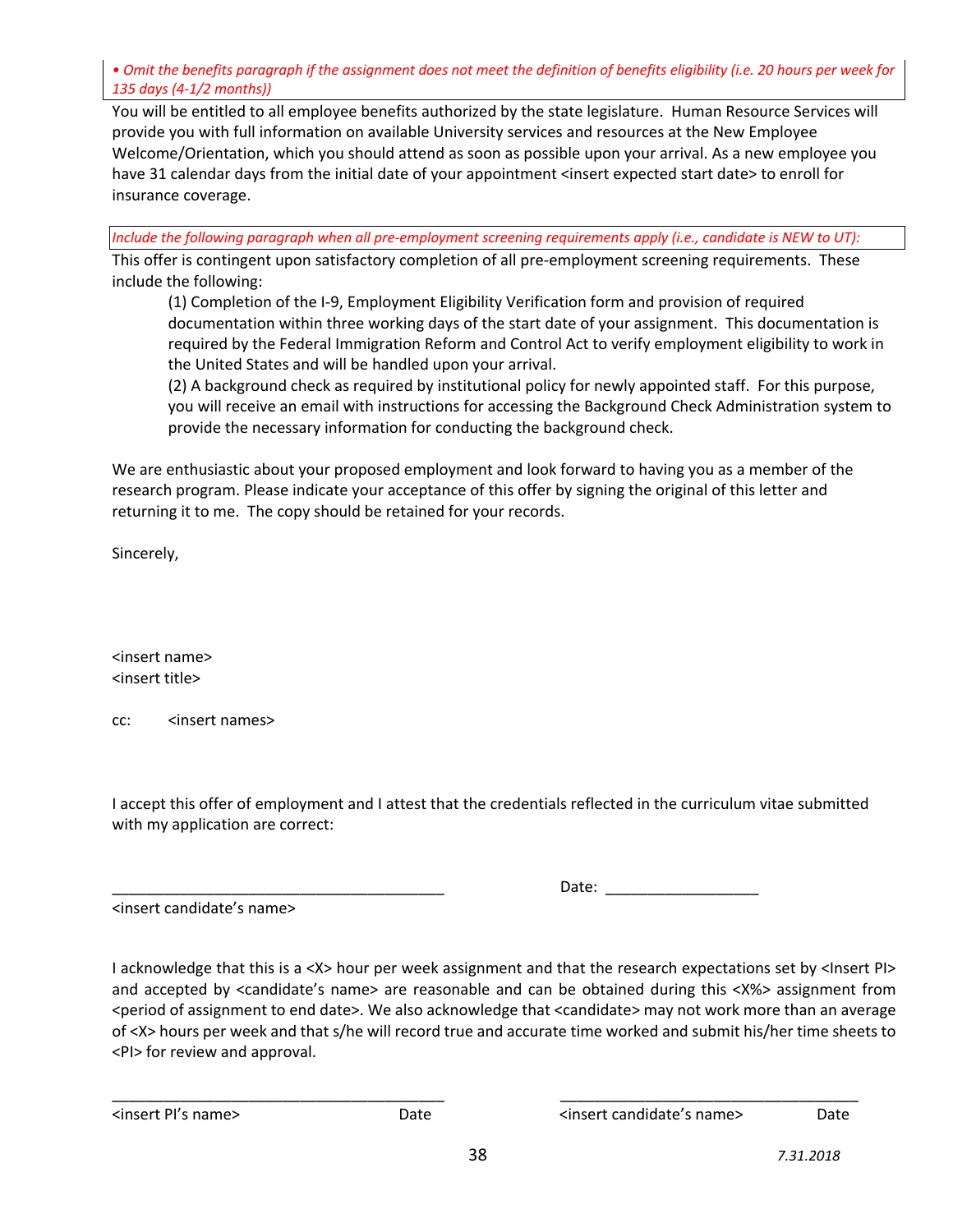*You may add additional language to customize this letter for your area needs but any substantive changes should be discussed in advance with the Office of the Vice President for Research or the Office of the Executive Vice-President and Provost.* 

<insert date>

**XXXXXXXX XXXXXXXX XXXXXXXX** 

Dear <insert candidate's name>:

I am pleased to offer you a position as a non-exempt Researcher Fellow - <insert internal position title> in the <insert institute/bureau/lab/department/school/college name> at The University of Texas at Austin. Your assignment will be effective <insert start date> *Include the following if the job posting included an end date.* and is expected to continue through <insert end date>. Your assignment will be at <insert percent time/hrs. per week> with a full-time annual rate of <insert rate>.

*Include the following paragraph if applicable*.

This offer is contingent upon successful completion of all requirements for your <insert degree> by <insert deadline>.

In this position you will report directly to <insert name of PI or other supervisor> and your primary research area will be <insert applicable description which may included specific duties, responsibilities, and any instructional responsibilities that will be assigned>.

All staff, faculty and administrators are subject to the relevant provisions of the *Rules and Regulations* of the Board of Regents and the *Handbook of Operating Procedures* of The University of Texas at Austin and to applicable state and federal law. Specifically, this position is subject to the policy and procedures related to professional research and administrative and professional positions. The salary figure above is subject to all deductions required by federal and state law and, if permitted by law, such other deductions as you may authorize.

# *Include the following paragraph on moving expenses where relevant*.

The <insert unit name> will reimburse you for the actual expenses of moving your family and household goods on a documented basis up to a maximum of  $\zeta$  <insert amount>. Expenses that meet the criteria set forth in IRS Publication 521 (https://www.irs.gov/publications/p521) are non-taxable. We can also assist you in accessing the relocation services offered by Human Resource Services. Please let us know if you are interested in pursuing this option.

*• Include the following paragraph for NEW benefits-eligible employees (this includes those whose previous UT assignment was to a student academic title).*

*• Omit the benefits paragraph if the candidate is a continuing benefits-eligible employee.* 

You will be entitled to all employee benefits authorized by the state legislature. Human Resource Services will provide you with full information on available University services and resources at the New Employee Welcome/Orientation, which you should attend as soon as possible upon your arrival. As a new employee you

*<sup>•</sup> Omit the benefits paragraph if the assignment does not meet the definition of benefits eligibility (i.e. 20 hours per week for 135 days (4-1/2 months))*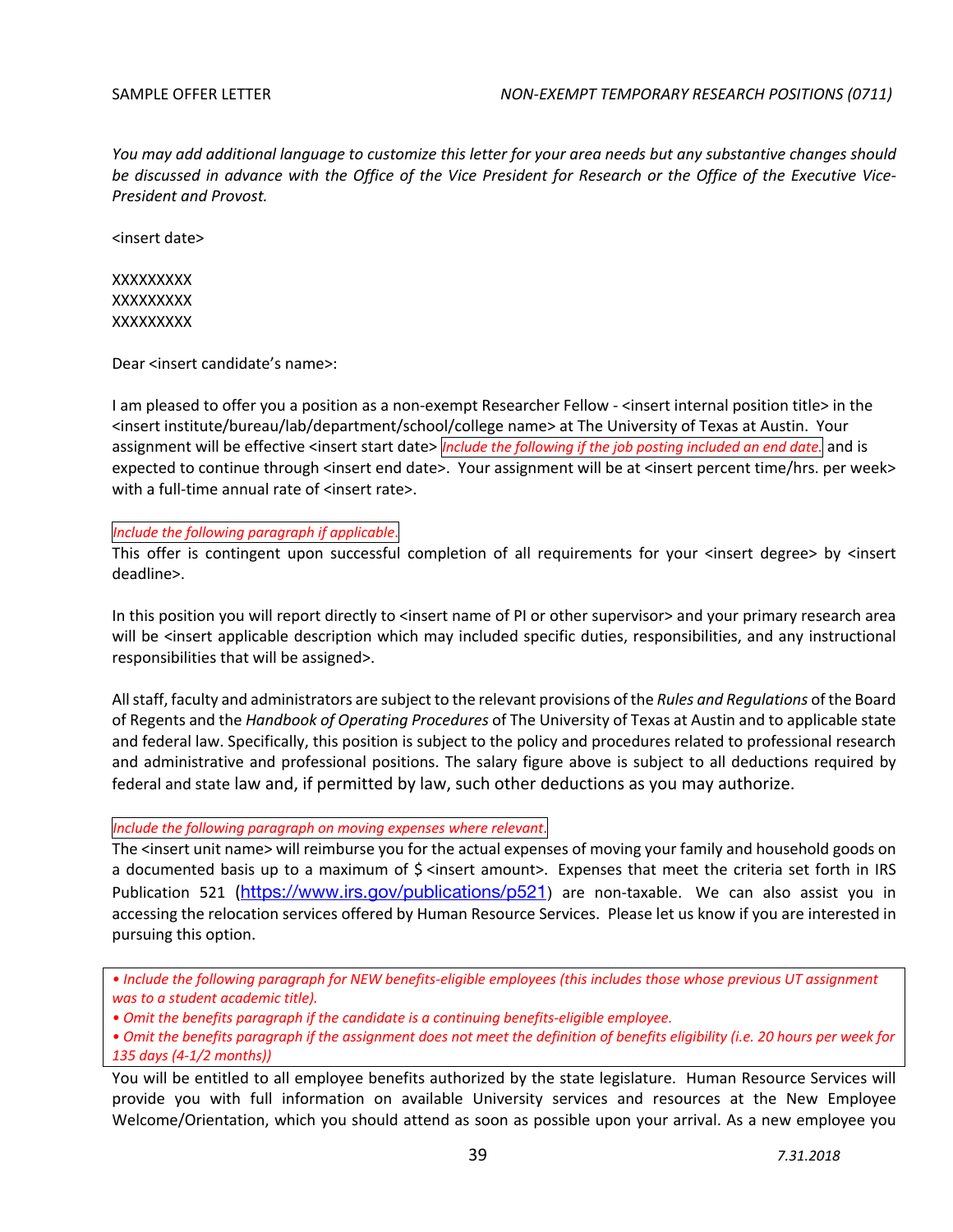have 31 calendar days from the initial date of your assignment <insert expected start date> to enroll for insurance coverage.

*Include the following paragraph when all pre-employment screening requirements apply (i.e., candidate is NEW to UT):*

This offer is contingent upon satisfactory completion of all pre-employment screening requirements. These include the following:

(1) Completion of the I-9, Employment Eligibility Verification form and provision of required documentation within three working days of the start date of your assignment. This documentation is required by the Federal Immigration Reform and Control Act to verify employment eligibility to work in the United States and will be handled upon your arrival.

(2) A background check as required by institutional policy for newly appointed staff. For this purpose, you will receive an email with instructions for accessing the Background Check Administration system to provide the necessary information for conducting the background check.

We are enthusiastic about your proposed employment and look forward to having you as a member of the research program. Please indicate your acceptance of this offer by signing the original of this letter and returning it to me. The copy should be retained for your records.

Sincerely,

<insert name> <insert title>

Enclosure: Background Check Request Form

cc: <insert names>

I accept this offer of employment and I attest that the credentials reflected in the curriculum vitae submitted with my application are correct:

<insert candidate's name>

Date:  $\Box$ 

I acknowledge that this is a <X> hour per week assignment and that the research expectations set by <Insert PI> and accepted by <candidate's name> are reasonable and can be obtained during this <X%> assignment from <period of assignment>. We also acknowledge that <candidate> may not work more than an average of <X> hours per week and that s/he will record true and accurate time worked and submit his/her time sheets to <PI> for review and approval.

\_\_\_\_\_\_\_\_\_\_\_\_\_\_\_\_\_\_\_\_\_\_\_\_\_\_\_\_\_\_\_\_\_\_\_\_\_\_\_ \_\_\_\_\_\_\_\_\_\_\_\_\_\_\_\_\_\_\_\_\_\_\_\_\_\_\_\_\_\_\_\_\_\_\_

<insert PI's name>
Date  $\blacksquare$ Date  $\blacksquare$ Date  $\blacksquare$  and  $\blacksquare$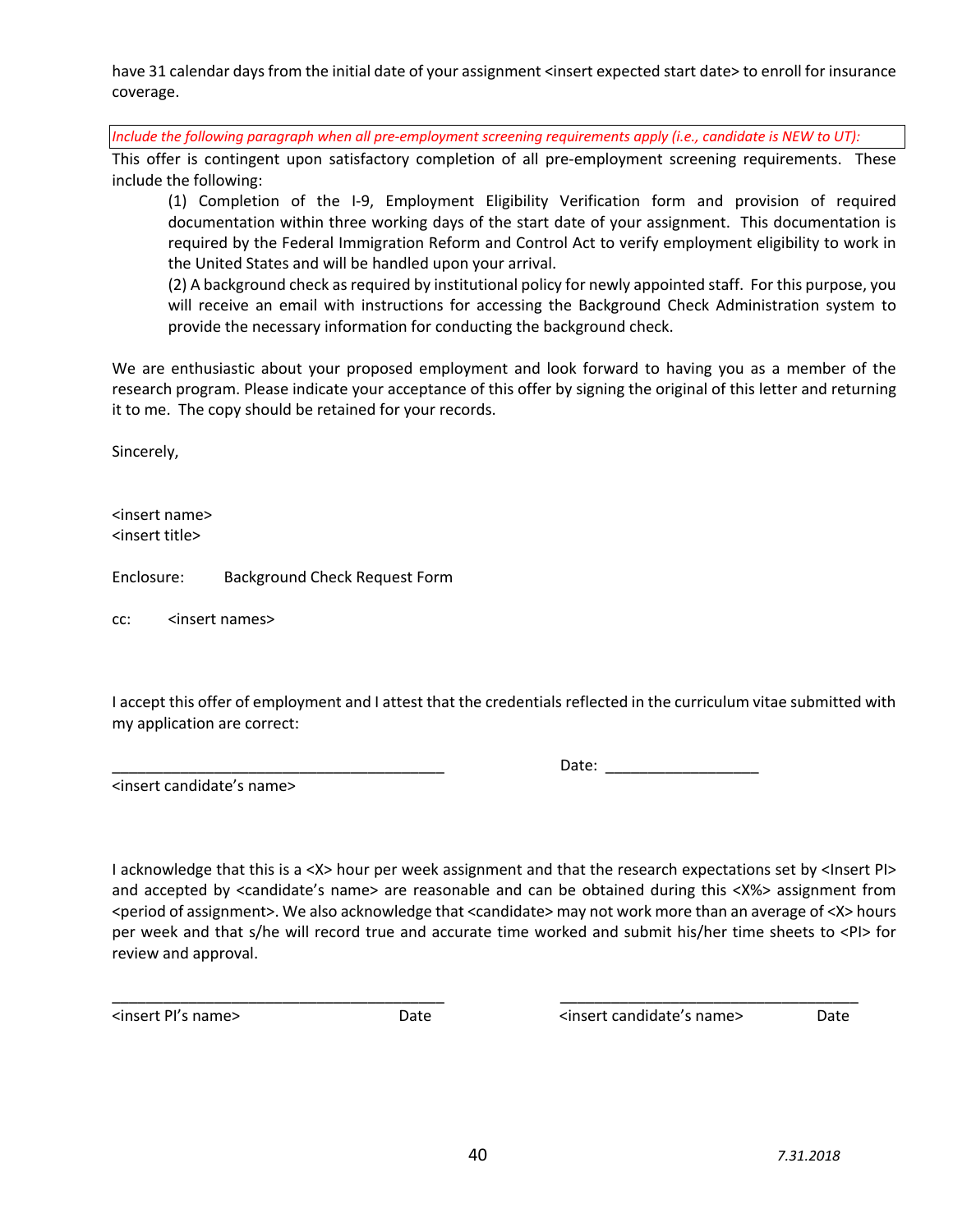SAMPLE OFFER LETTER *Non-Employees – University Affiliate Research titles: Visiting Researcher/Scholar (A006), Sr. Research Fellow (A012), Research Fellow (A011), Postdoctoral Fellow (A010)*

**This offer letter should only be issued for the affiliate's signature after Visual Compliance has been completed and cleared.**

**=**è**You may add additional language to customize this letter for your area needs, but please do not delete any of the existing language in this template.**

<**Date**>

#### XXXXXXXX XXXXXXXX

Dear <**Candidate's name**>:

I am pleased to authorize your assignment as a University Affiliate <<University Affiliate Research Title>>, without pay, in the department of <<Name of Department/Unit>>, for the period of <<BegApptDate>> through <<EndApptDate>>, and welcome your participation in our scholarly community, as you conduct research in  $\leq$ Purpose of Visit $\geq$  under the supervision of <<faculty sponsor>>. Please bear in mind that as a <<University Affiliate Research Title>> who plans to conduct research at the University for more than one year, you must annually renew your status with this office.

An identification card (ID) to entitle you to use the University's facilities will be issued at the University ID Center, located at the Flawn Academic Center,

2400 Inner Campus Drive, Room FAC 102, telephone number (512) 471-4334.

Valid forms of identification accepted by the ID Center, which you will need to present if requesting your ID card, include: U.S. passport, U.S. or Canadian driver's license, or a U.S. citizen ID card with Photo (INS form I-197).

Replace with this paragraph, if international visitor:

An identification card (ID) to entitle you to use the University's facilities will be issued at the University ID Center, located at the Flawn Academic Center,

2400 Inner Campus Drive, Room FAC 102, telephone number (512) 471-4334.

Valid forms of identification accepted by the ID Center, which you will need to present if requesting your ID card, include: foreign passport, or Alien Registration Card w/Photo (INS form I-151 or I-551).

To activate your library privileges, please take this letter as proof of your assignment to the Perry Castañeda Library, Circulation Services Department located in the PCL Building, Room 2.122, along with your UT identification card.

All individuals assigned under a University Affiliate research title are subject to and are required to observe all applicable federal, state and local laws, including but not limited to Export Control laws and regulations, and requirements of the University and The University of Texas System Board of Regents' Rules and Regulations, within the meaning of Rule 90101, Intellectual Property Rights and Obligations. Furthermore, these research titles are not Academic Titles within the meaning of Board of Regents' Rule 31001 - Faculty Assignments and Titles. Individuals assigned under any of these research titles are not eligible for the award of tenure within the meaning of Board of Regents' Rule 31007 - Tenure.

I hope that your research goes well while you are here. If there is anything that my colleagues or I can do to assist you, please let me know.

Please indicate your acceptance of this assignment by signing the original of this letter and returning it to me. The copy should be retained for your records.

Sincerely,